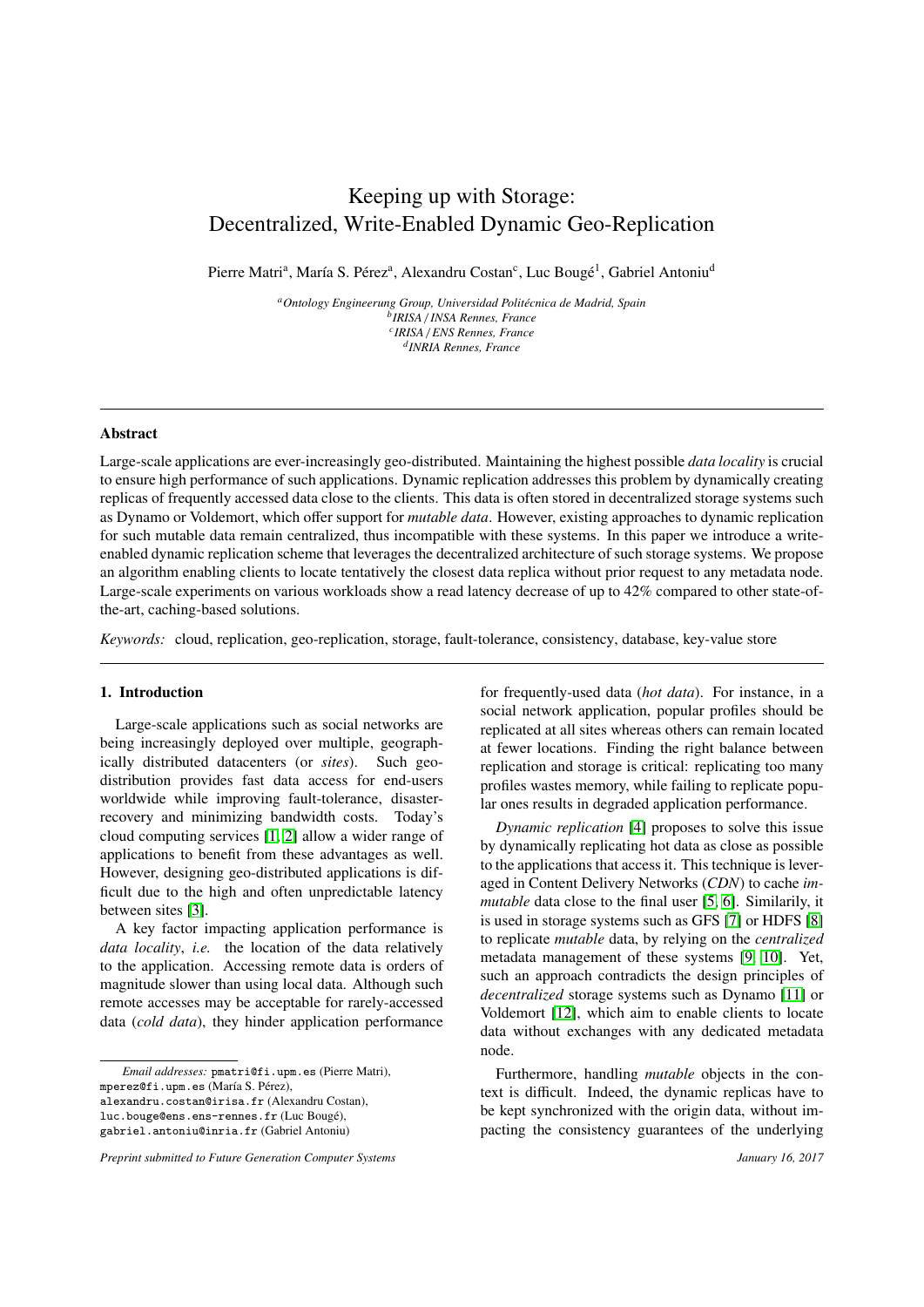system. To the best of our knowledge, no decentralized, write-enabled dynamic replica location and management method exists in the literature today. Reaching this goal while providing predictable overhead and guaranteed accuracy is not trivial. In this paper we demonstrate that this objective can be reached by combining the architecture of this systems with deceptively simple algorithms from the literature. We make these contributions, which substantially revise and extend the early principles we previously introduced in [\[13\]](#page-16-12):

- After briefly introducing the related work (Section [2\)](#page-1-0) and the storage systems we target (Section [3\)](#page-2-0), we characterize the challenges of decentralizing write-enabled dynamic data replication (Section [4\)](#page-3-0).
- We address these challenges with a decentralized data popularity measurement scheme (Section [5\)](#page-4-0), which leverages existing state-of-the-art storage system architecture to identify hot data cluster-wide dynamically.
- Based on these popularity measurements, we describe a dynamic data replication algorithm which dynamically creates and manages replicas of hot data as close as possible to the applications (Section [6\)](#page-6-0).
- We enable clients to locate the closest of such data replicas using an approximate object location method (Section [7\)](#page-8-0), which minimizes storage latency by avoiding communication with any dedicated metadata node.
- We develop a prototype implementation leveraging the above contributions, integrated with the Voldemort distributed key-value store (Section [8\)](#page-8-1), and prove the effectiveness of our approach with a large-scale experimental study on the Amazon Cloud (Section [9\)](#page-9-0). We observe a read latency decrease of up to 42% compared to other state-of-theart, caching-based algorithms.

We discuss the effectiveness and applicability of our contribution (Section [10\)](#page-13-0), and conclude on future work that further enhances our proposal (Section [11\)](#page-14-0).

# <span id="page-1-0"></span>2. Related work

In the literature, dynamic replication stands as a topic of interest for all applications requiring access to shared data from many geo-distributed locations. Most of these contributions can be classified in two categories:

## Immutable data, decentralized management. A

range of applications require to provide their users with fast and timely access to static resources such as images or videos. This is the case of most global internet applications, in which Content Distribution Networks (*CDNs*) help provide a good user experience by creating replicas of *static, immutable* data as close as possible to the clients that access it.

Yet, CDNs are targeted at *serving content directly to the final user*. In this paper, we focus on *allowing a geo-distributed application to access a geodistributed data source* with the lowest possible latency.

Kingsy Grace *et al.* [\[5\]](#page-16-4) provide an extensive survey of replica placement and selection algorithms available in the literature. Among these, Chen *et al.* [\[6\]](#page-16-5) propose a dissemination-tree based replication algorithm leveraging a peer-to-peer location service. Dong *et al.* [\[14\]](#page-16-13) transform the multiplelocation problem into several classical mathematical problems with different parameter settings, for which efficient approximation algorithms exist. However, they don't consider the impact of replication granularity on performance and scalability. Wei *et al.* [\[15\]](#page-16-14) address this issue by developing a model to express availability as a function of replica number. This approach, however, only works within a single site, as it assumes uniform bandwidth and latency, which is not the case with the geo-distributed workloads that we target. Inspired by the P2P systems, [\[16\]](#page-16-15) proposes an adaptive decentralized file replication algorithm that achieves high query efficiency and high replica utilization at a significantly low cost. In [\[17\]](#page-16-16), Mac-Cormick *et al.* enable storage systems to achieve balanced utilization of storage and network resources in the presence of failures, and skewed distributions of data size and popularity. Madi *et al.* [\[18\]](#page-16-17) consider a wider usage of parameters in the context of data grids such as read cost or file transfer time.

Mutable data, centralized management. However, a range of applications rely on mutable data. This is for example the case in MonALISA monitoring of the CERN LHC experiment [\[19,](#page-16-18) [20\]](#page-16-19). In a web applications, this is observed with social network profile pages, status pages, comments on a news thread, or more generally services displaying publicly user-generated content. In all these applications, we also observe that the data objects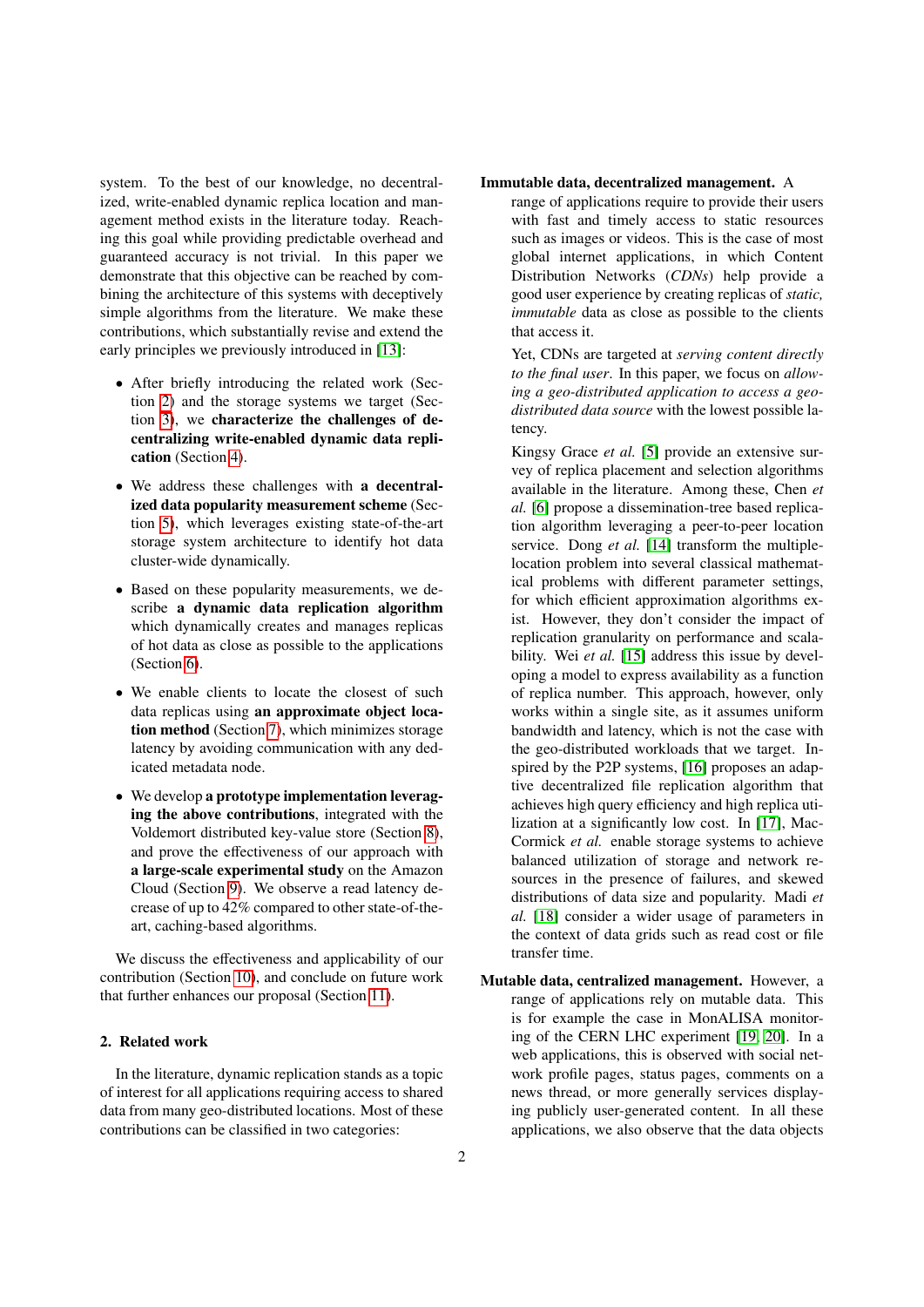are mutable (changing aggregates from new monitoring events, user updating their profile, posting new statues or comments). Available georeplications solutions available typically either require the application to explicitly clear modified objects from distant caches, or leverage a centralized replication manager that contradicts the decentralized design of most state-of-the-art, geodistributed data stores. Dynamic replication enables the geo-distributed storage system to replicate in near real-time the most requested objects as close as possible to the application instances accessing them.

Efficiently creating and placing replicas of hot data is not enough. Indeed, one needs to ensure as well that those replicas are kept in synchronization with the original data. This is usually the case of applications relying on a globally-distributed file system. Overall, the proposed solutions in the literature leverage the centralized metadata management of certain storage systems such as HDFS [\[8\]](#page-16-7) or GFS [\[7\]](#page-16-6) to allow the clients to locate the closest available replica of the data they want to access. In that context, Ananthanarayanan *et al.* [\[9\]](#page-16-8) propose a popularity-based dynamic replication strategy for HDFS aimed at improving the performance of geodistributed Map-Reduce clusters. Jayalakshmi *et al.* [\[10\]](#page-16-9) models a system designed to direct clients to the most optimal replica available.

Our proposal enables writes to any given object in a decentralized, large-scale storage system to be transparently forwarded to the existing dynamic replicas of that object, without requiring explicit cache eviction requests from the application. In contrast, replication strategies adopted in CDNs such as Dynamic Page Caching [\[21\]](#page-16-20) have a substantially different target ; they focus on offering fine-grained caching based on configured user request characteristics (cookies, request origin, ...), while still accessing the origin data replica for dynamic, mutable objects.

Replica selection algorithm Targeted work on replica selection prove that adopting a relevant data location algorithm can lead to significant performance improvements. Mansouri *et al.* [\[22\]](#page-16-21) propose a distributed replication algorithm named Dynamic Hierarchical Replication Algorithm (DHR), which selects replica location based on multiple criteria such as data transfer time and request–waitingtime. Kumar *et al.* [\[23\]](#page-17-0) address the problem of minimizing average query span, *i.e.* the average

number of machines that are involved in the processing of a query through co-location of related data items. C3 [\[24\]](#page-17-1) goes even further by dynamically adapting replica selection based on real-time metrics in an adaptive replica selection mechanism that reduces request tail latency in presence of service-time fluctuations in the storage system.

However, none of these contributions considers the case of *mutable data* stored in *decentralized data stores*, such as Cassandra [\[25\]](#page-17-2) or Voldemort [\[12\]](#page-16-11). Facebook, for example, circumvents the issue by directing all write requests to a single data center and using a dedicated protocol to keep the cache consistent across other regions [\[26\]](#page-17-3). In this paper, we fill this gap by enabling efficient data replication of mutable data in *geodistributed, decentralized* data stores.

#### <span id="page-2-0"></span>3. Background: The systems we target

Let us first briefly describe the key architectural principles that drive the design of a number of decentralized systems. Dynamo [\[11\]](#page-16-10) has inspired the design of many of such systems, such as Voldemort [\[12\]](#page-16-11), Cassandra [\[25\]](#page-17-2) or Riak [\[27\]](#page-17-4). In this paper we target this family of systems, which are widely used in the industry today.

- Data model. Dynamo is a *key-value store*, otherwise called *distributed associative array*. A key-value store keeps a collection of *values*, or *data objects*. Each object is stored and retrieved using a *key* that uniquely identifies it.
- DHT-based data distribution. Objects are distributed across the cluster using consistent hashing [\[28\]](#page-17-5) based on a *distributed hash table* (*DHT*), as in Chord [\[29\]](#page-17-6). Given a hash function  $H(x)$ , the output range  $[h_{min}, h_{max}]$  of the function is treated as a circular space (*hmin* sticking around to *hmax*), or *ring*. Each node is assigned a different random object within this range, which represents its position on the ring. For any given key *k*, a position on the ring is determined by the result of  $H(k)$ . The *primary node* holding the primary *static replica* of the object is the first one encountered while walking the ring passed this position. To ensure faulttolerance, additional static replicas are created at the time the object is stored. These are placed on the next *r* nodes following the primary node on the ring, *r* being the configured replication factor of the system (usually 2).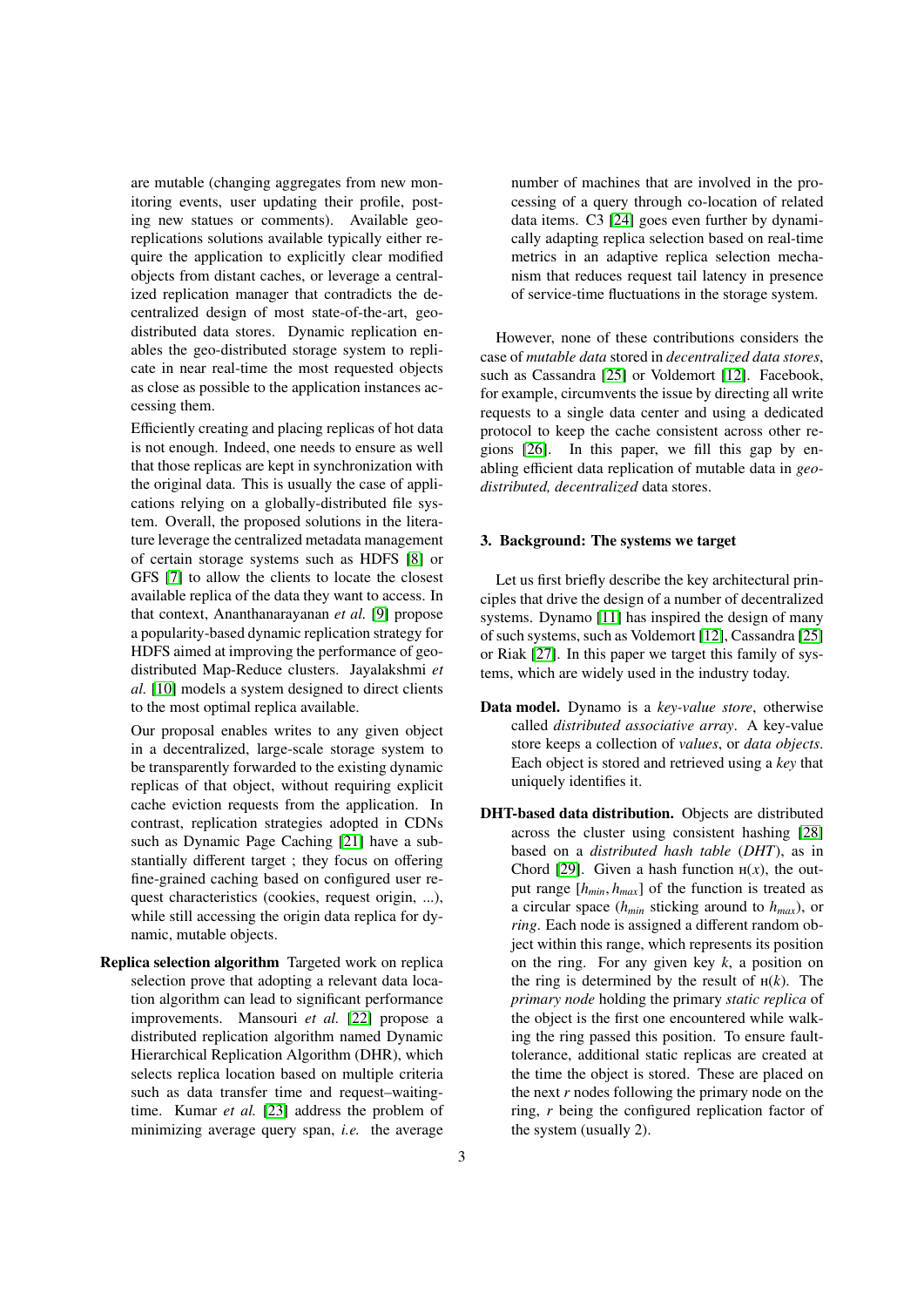- P<sub>2</sub>P cluster state dissemination. The position of each node on the ring is advertised in the cluster using a family of *peer-to-peer* (*P2P*) protocols: *Gossip* [\[30\]](#page-17-7). Each node periodically disseminates its status information to a number of randomlyselected nodes and relays status information received from other nodes. This method is also used to detect and advertise node failures across the cluster [\[31\]](#page-17-8).
- Client request routing. By placing objects deterministically in the cluster, Dynamo obviates the need for dedicated metadata servers. Clients are able to perform *single-hop* reads, *i.e.* address their requests directly to the nodes holding the data. This enables a minimal storage operation latency and higher throughput. Should a client address the request to a node not holding the requested data, this node will forward the request directly to the correct one. This correct node is determined using the ring state information disseminated throughout the cluster.

Deterministically placing data objects and disseminating ring status in the cluster enables each node to route incoming client requests directly to a node holding the data. Operation latency is further reduced by opening cluster state information to the clients so they can address their requests straight to the correct node, without any metadata server involved.

We found our strategy on these design principles, which allow us to guarantee the correctness of the proposal we describe in this paper. We choose not to modify the original static replication mechanism, offering the same data durability as the underlying system. We also do not change the server-side client routing mechanism, consequently guaranteeing that static replicas are always reachable. This allows us to focus on developing an efficient *heuristic* that maximizes the accuracy of popular object identification, optimizes the creation and placement of dynamic replicas of such popular objects, and helps clients efficiently locating the closest of these replicas.

## <span id="page-3-0"></span>4. Our proposal in brief: outline and challenges

In this paper, we demonstrate that it is possible to integrate dynamic replication with the existing architecture of these storage systems, which enables us to leverage their existing, built-in algorithms to efficiently handle read and writes in geo-distributed environments.

Such dynamic replication seeks to place new copies of the hot data in sites as close as possible to the application clients that access it. To that end, we *permit the clients to vote for dynamic object replicas to be created at a specific site*. These votes are collected at each node and disseminated across the cluster so that the objects which received the most votes (or *popular* objects) are identified by the storage system. Dynamic replicas of such popular objects are created at sites where they are popular, and deleted when their popularity drops. When trying to access an object, clients tentatively determine the location of its closest replica (either static or dynamic) and address requests directly to the node holding it. Such approach however raises a number of challenges.

We acknowledge that using client votes has been proposed before in the context of replicated relational databases, specifically to ensure data consistency [\[32\]](#page-17-9). Transposing this idea to decentralized storage systems poses a number of significant challenges that we address in this paper. Specifically, collecting client votes efficiently without using a centralized process requires us to propose a novel, fully-decentralized, loosely-coupled vote collection algorithm. While existing dynamic replication techniques leverage a centralized repository to direct client requests to the nearest available replica, we propose a technique allowing clients to tentatively locate the closest available replica without any prior request to any of such repositories.

#### *4.1. Collecting and counting votes*

The goal of dynamic replication is to improve storage operation latency for the clients. Therefore, we need to design an efficient way to let the clients cast their votes for objects.

Collecting votes also raises a major challenge. While determining the most voted-for objects at each node is straightforward and can be done efficiently, inferring from this the most popular objects *cluster-wide* is not an easy task. This problem is named *distributed top-k monitoring*. Sadly, most implementations in the literature [\[33,](#page-17-10) [34,](#page-17-11) [35,](#page-17-12) [36\]](#page-17-13) are centralized.

We address both these issues by mixing an approximate frequency estimation algorithm with the existing, lightweight Gossip protocol provided by storage system (Section [5\)](#page-4-0).

## *4.2. Tunable replication*

Determining when to create a new dynamic replica or delete an existing one based on the previous information is also challenging in a distributed setup. Indeed, it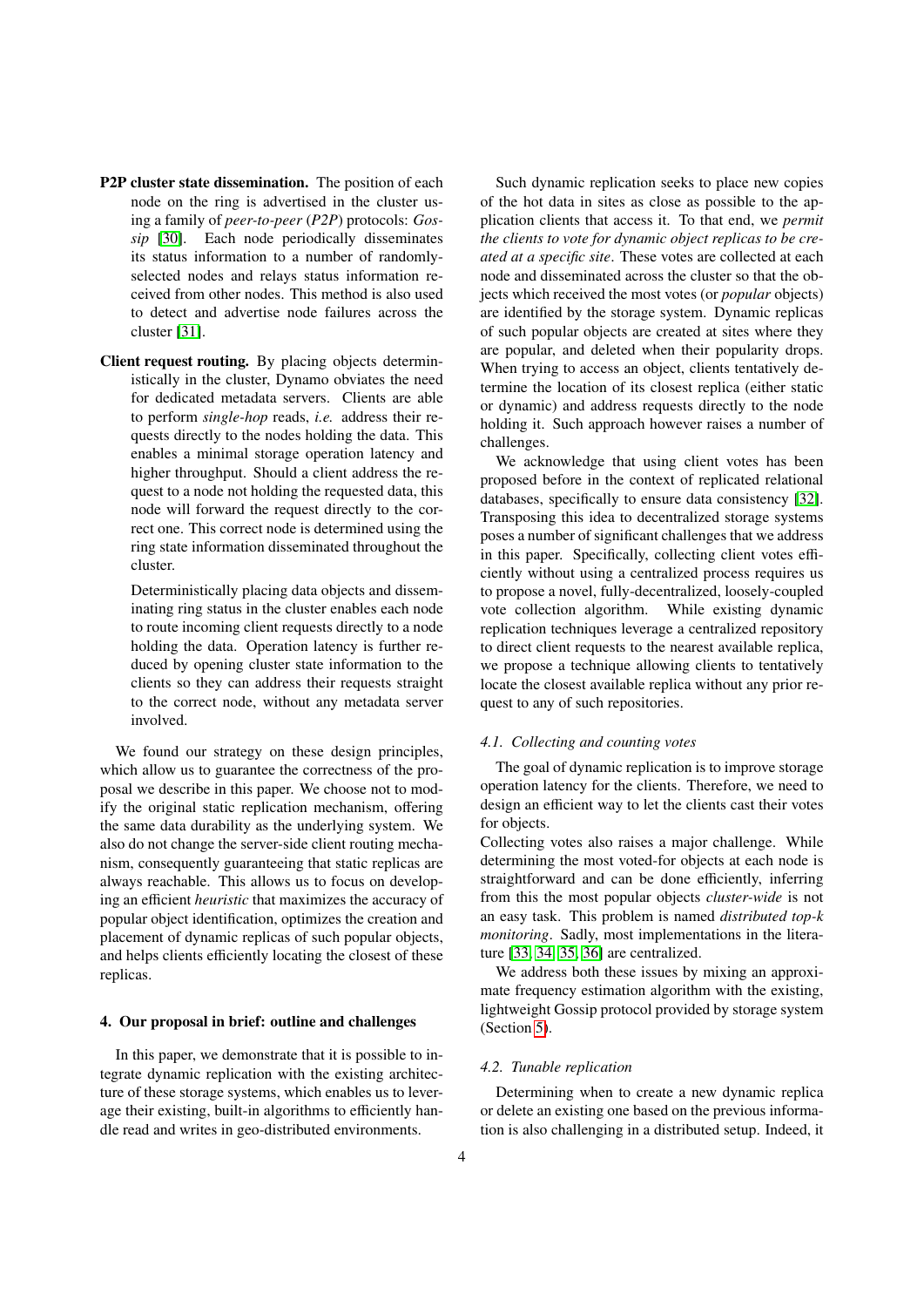is necessary to bound the number of replicas to be created at each site without any node being responsible for coordinating the replicated items. Consequently, nodes must synchronize with each other before creating a new replica of any object. One could consider using a consensus protocol such as Paxos [\[37\]](#page-17-14). However, we argue it would be an overkill for such a simple task as Paxos is by no means a light protocol [\[38\]](#page-17-15).

It turns out that the technique we use to solve the vote collection and counting challenge also provides all the information we need to solve this issue (Section [6\)](#page-6-0).

#### *4.3. Dynamic replica location*

We need to enable clients to locate *dynamic replicas* as they do for *static replicas*. Obviously, such replicas should also be placed at a predictable, deterministically chosen node. We achieve this using the DHT-based data distribution of the storage system (Section [6.1\)](#page-6-1). To access the closest available replica, a client also needs to know whether or not a dynamic replica exists at a given site. Systematically probing nearby sites for available replicas would contradict the single-hop read feature of Dynamo. Also, this would significantly increase storage operation latency, consequently missing the point of dynamic replication which is precisely to reduce this latency.

We demonstrate that this issue can be solved using probabilistic algorithms (Section [7\)](#page-8-0). Our proposal builds on the solutions we adopt for the two aforedescribed challenges.

#### <span id="page-4-0"></span>5. Identifying hot objects with client votes

In this section, we describe how to identify the most popular objects at each site. This is achieved in three steps:

- 1. We describe an efficient way to allow the client to vote for an object to be replicated dynamically at a specific location (Section [5.1\)](#page-4-1).
- 2. We maintain a local count of these votes at each node to identify the most voted-for objects (Section [5.2\)](#page-4-2).
- 3. We disseminate and merge these votes throughout the cluster to provide each node with a vision of the most popular objects for each site, clusterwide (Section [5.3\)](#page-5-0).

The identification method we describe in this section addresses the vote collection and counting challenge above.

## <span id="page-4-1"></span>*5.1. Client vote casting*

Clients vote for objects to be replicated dynamically at sites *close* to them. We name these sites *preferred sites*. This proximity can for instance express network latency, but also metrics such as bandwidth cost or available computational power may also be considered. To this purpose, each client maintains a list of such preferred sites, ordered by preference.

We argue that existing read queries to the storage system provide an ideal base for vote casting, as clients intuitively vote only for objects they need to read. In contrast, objects being written-to are not good candidates for dynamic replication because of the synchronization needed to keep dynamic replicas in sync with static replicas; we discuss write handling in Section [6.3.](#page-7-0) For every storage operation on an object, the client indicates in the request message its preferred sites for this object, *i.e.* the sites where the client would have preferred a dynamic replica of the object to exist. Let us assume a client wants to read the object associated with the key *key*. The client sends the request to the closest node *n* holding a replica of that object. Say this node belongs to a site *s*. We detail the location of this closest node in Section [7.](#page-8-0) The client piggybacks the request message with the list of the subset of sites having a higher preference than *s* in its list of preferred sites. Such request is interpreted by *n* as a vote for this object to be replicated on these sites.

# <span id="page-4-2"></span>*5.2. Node-local vote collection and hot object identification*

At each node, we want to know for each site the most voted-for objects. These are considered as *candidates* for dynamic replication. Each time a node receives a read request for an object identified by *key*, it records the vote for this object to be replicated on all sites indicated as preferred by the client. Let us first assume that we keep one counter per key and per site, which is incremented by 1 for each vote. We name *site counters* the set of key counters for a single site, and *vote summary* the set of site counters for all sites. In addition, if the object replica identified by *key* is a *dynamic* replica, we consider that the client *implicitly votes for this replica to be maintained*. As such, we also record the vote for *key* on the *local* site of the node receiving the request, *i.e.* the site the node belongs to. Algorithm [1](#page-5-1) details these actions by a node receiving a read request from a client.

However, the goal of this scheme is to adapt to fluctuating object popularity by replicating dynamically the objects having the highest popularity over a *recent* period of time. Consequently, we use successive *voting*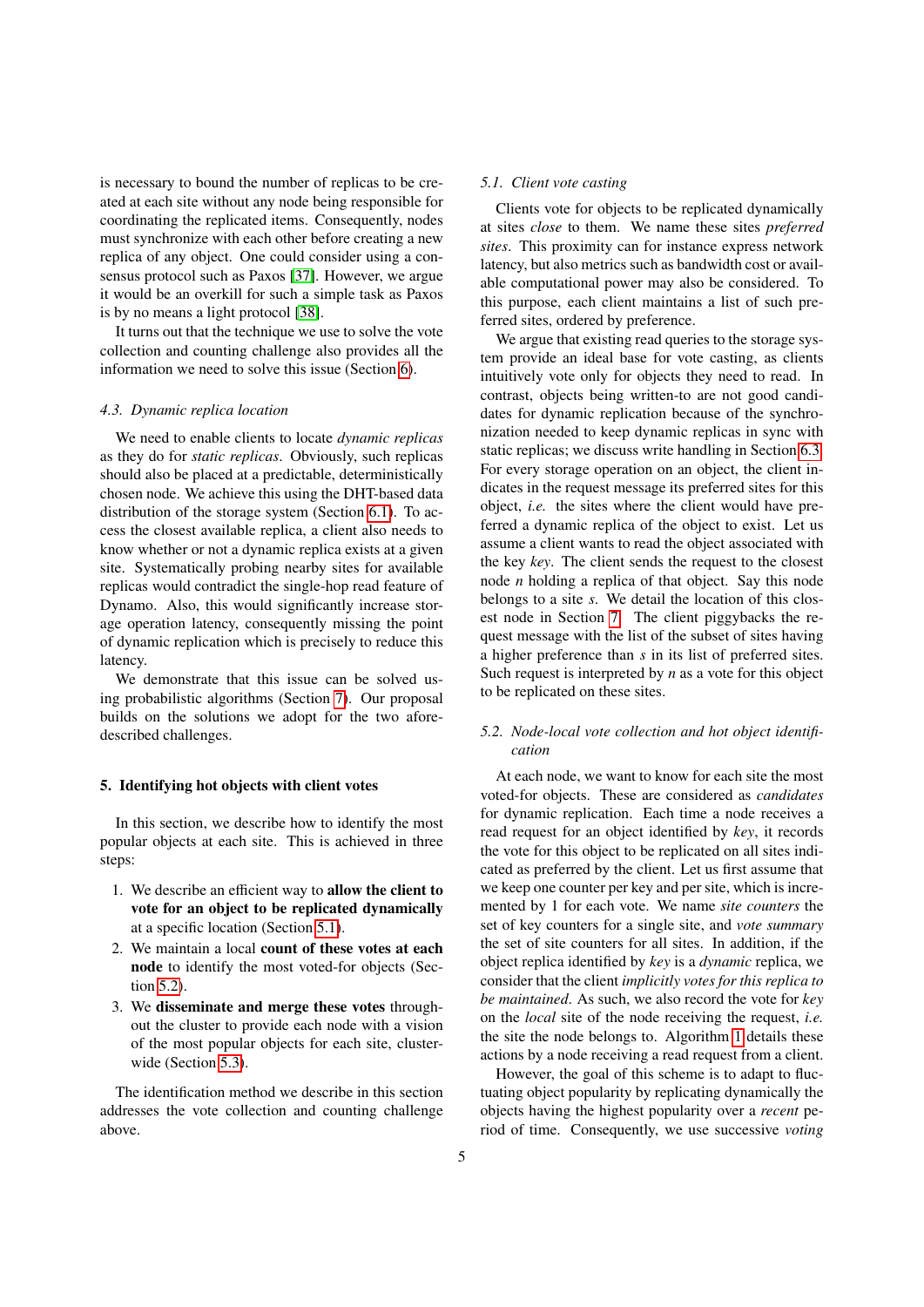<span id="page-5-1"></span>Algorithm 1 Node-local object vote counting

Input: *key*: key of an object to read, *prefs*: list of preferred sites provided by the client.

procedure <sup>C</sup>ountClientVotes(*key*, *prefs*)

. *Interpret reading a dynamic replica as an implicit vote* let *local* be the local site of the current node let *replica* be the local replica of the object with key *key* if the *replica* is a *dynamic* replica then add *local* to *prefs* end if

. *Add client votes to the local vote summary* for each preferred site *site* in *pref* do let *vs*[*site*] be the site counter structure for *site* count one vote for *key* in *vs*[*site*] end for

#### end procedure

*rounds*. We extract at the end of each round the most voted-for objects for each site, and create a new, empty vote summary for the subsequent round. The length of a round is a cluster setting: we discuss its value in Section [10.2.](#page-14-1) We synchronize these rounds across the cluster by using the local clock of each node.

Keeping an exact vote summary for any given round is memory-intensive. It has a memory complexity of *O*(*M* ∗ *S*), *M* being the number of objects voted-for in this round and *S* being the number of sites in the cluster. Such complexity is not tolerable as billions of objects may exist and be queried in the cluster. Luckily, we do not need to keep the vote count for *all* objects: we are only interested in knowing which are the *most* voted-for objects for each site. For each site, finding the *k* most frequent occurrences of a key in a stream of data (client votes) is a problem known as top-*k* counting. Multiple approximate, memory-efficient solutions to this problem exist in the literature. In the context of our system, such approximate approaches are tolerable as it is not critical to collect the exact vote count for each object as long as the estimation of their vote count is precise enough and the set of objects identified as popular accurately captures the votes expressed by the clients. As such, we use as vote summaries a set of approximate top-*k* estimators, *k* being a configuration setting whose value is discussed in Section [10.1.](#page-13-1) We choose to use the *Space-Saving* algorithm [\[39\]](#page-17-16) as top-*k* estimator. It guarantees strict error bounds for approximate counts of votes, and only uses limited, configurable memory

space. Its memory complexity is  $O(k)$ . For any given site, the output of Space-Saving is the approximate list of the *k* most voted-for keys, along with an estimation of the number of votes for each.

Any given node simultaneously maintains |*S* | active structures, one for each node in the cluster. Each time this node receives a request for an object  $\nu$ , for each preferred site indicated in the request, the key of *v* is added to the corresponding active structure. Consequently, at any time, a node is able to know which are the most frequent replication preferences indicated by a client for any site over the previous time window.

#### <span id="page-5-0"></span>*5.3. Cluster-wide vote summary dissemination*

In this section we explain how to obtain the most voted-for objects across all nodes, starting from local vote summaries built from user votes (1). We periodically share the local vote summaries of each node with its peers (2). Merging these peer vote summaries (3) gives each node a view of the most popular items across the cluster. Figure [1](#page-7-1) illustrates this process.

We organize the process at any given node *n* in successive phases. During a voting round *r* of duration *t*, the local vote summary capturing client votes is named *active* summary. When a round ends, the summary transitions to a *merging* state: the node sends this summary to its *peers*, *i.e.* every other node in the cluster. Rounds being synchronized across the cluster, the node also receives summaries from its peers for *the same voting round*, which are merged with the local summary;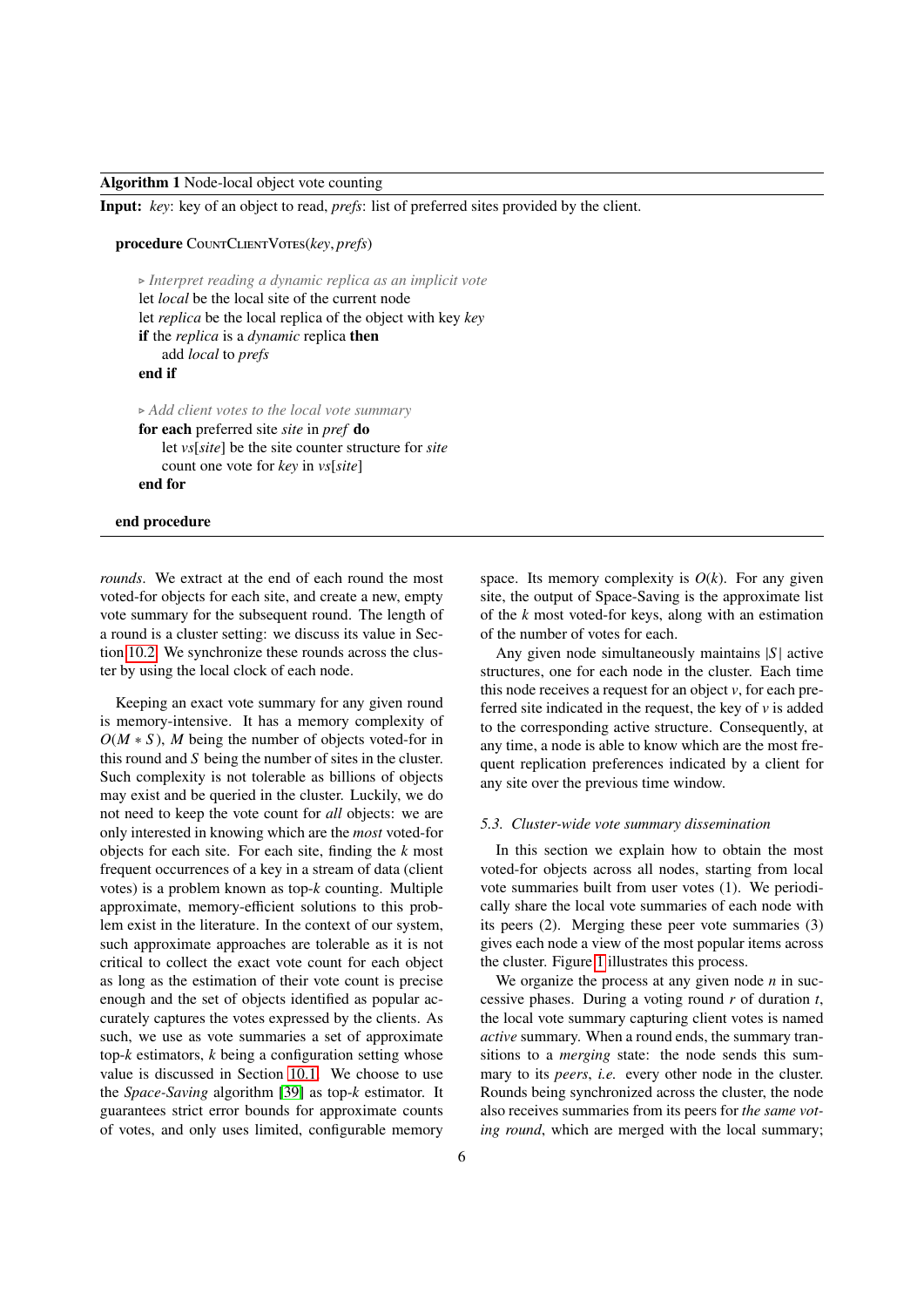merging this local summary with another one received from a peer *n'* gives a summary of the votes received by both  $n$  and  $n'$ . When vote summaries for every peer have been received, the summary is *complete*, at which point *all votes received by all nodes in the cluster* for the round *r* are summarized. After a period 2 ∗ *t* since the round started, this cluster-wide summary transitions to a *serving* state which we detail in Section [6.](#page-6-0) We illustrate these successive vote summary phases in Figure [2.](#page-7-2)

In presence of faults, a summary can reach the *serving* state without having received all peer vote summaries in time. This may occur in case of delayed or lost packets. We qualify such summary as *incomplete*.

Such an approach is consistent with the class of systems we target: Dynamo provides an efficient algorithm for disseminating information across the cluster: *Gossip*. We use it to share a vote summary with every other node when it reaches the *merging* state. This approach is also compatible with our design choices: the *Space-Saving* structure we use is proven to be *mergeable* in [\[40\]](#page-17-17), with a *commutative* merge operation.

Formally, we name MERGECOUNTERS $(a, b)$  the function outlined in [\[40\]](#page-17-17) that merges two Space-Saving structures *a* and *b*. MERGESUMMARIES $(v, v')$  is the func-<br>tion merging two vote summaries *s* and *s'* These sumtion merging two vote summaries *s* and *s'*. These summaries contain site counters, respectively  $v_1, ..., v_S$  and  $v'_1, \ldots, v'_S$ . *S* is the total number of sites in the cluster.<br>This function returns a merged summary y'' containing This function returns a merged summary  $v''$  containing *S* site counters  $v''_1, ..., v''_S$ , such that:

$$
\forall a \in [1, S], vc''_a = \text{Merge} \text{Cour} \text{res}(vc_a, vc'_a) \quad (1)
$$

Considering that MERGECOUNTERS is commutative, it is trivial that MergeSummaries has the same property.

Let us assume a reliable network at this point, with all peer summaries being received *before* the local summary reaches a *serving* state. Because each node sends to all its peers*the same* local vote summary, and because the MergeSummaries function is commutative, the resulting *complete* summary after all peer summaries are merged is identical at each node. When all nodes reach the *complete* summary state, they share *the same view of the most voted-for objects* for each site. We use it to perform dynamic object replication in Section [6.](#page-6-0) We discuss the memory complexity of the popular object identification process in Section [10.4.](#page-14-2)

# <span id="page-6-0"></span>6. Lifecycle of a dynamic replica

We detail in this section how to create and delete dynamic replicas using the cluster-wide vote summaries while handling writes to dynamically-replicated objects.

- 1. We first explain when to create a new dynamic replica of an object identified as popular on a site (Section [6.1\)](#page-6-1).
- 2. We describe the process of removing those data replicas when their popularity popularity drops (Section [6.2\)](#page-6-2).
- 3. We finally explain the process of forwarding writes to these dynamic replicas while retaining underlying storage system consistency and guarantees (Section [6.3\)](#page-7-0).

#### <span id="page-6-1"></span>*6.1. When and where to create a dynamic replica?*

With access to a shared vote summary, deciding when to create a replica is straightforward. Nodes in the cluster create remote dynamic replicas of the popular objects they are *primary node* for. As soon as a vote summary reaches the *complete* state, thus summarizing the votes of all clients across the cluster, the top-*k* most popular objects are replicated to sites at which they are popular. To replicate an object *obj* identified by a key *key* on a remote site *s*, a node *n* first informs all nodes holding *static* replicas of *obj*, which store this in their local state. Upon acknowledgement from these static replica nodes, the primary node updates its local state as well, and copies *obj* to a node at site *s*. The node on which this replica is placed is selected deterministically. In the case of Dynamo, we can use the existing DHT to place objects at a site in such a deterministic fashion. Starting on the cluster ring from the position h(*key*), we walk the ring until we find a node at *s*, on which the replica is placed. Such a method is used today by Cassandra [\[25\]](#page-17-2) for rack-aware data placement. Thus, assuming that a client knows a dynamic replica of an object exists at a site, it can easily infer which node holds this replica and address its request directly to it.

Fault-tolerance: *No replicas are created based on incomplete vote summaries*. In the presence of failures, this may result in dynamic replicas of yet popular objects not being created at the initiative of its primary node. We handle this case with the replica read process we outline in Section [7.](#page-8-0)

#### <span id="page-6-2"></span>*6.2. When to delete a dynamic replica?*

Each node is responsible for the deletion of any dynamic replicas it holds. A dynamic replica at a site *s* can be deleted if it is not among the top-*k* items for this site *s* in the *serving* summary for the current time period. We also want to avoid replica *bounces*, *i.e.* object replicas being repeatedly created and deleted at the same site. This may happen for objects whose popularity ranking is around the top-*k* threshold, and fluctuates above and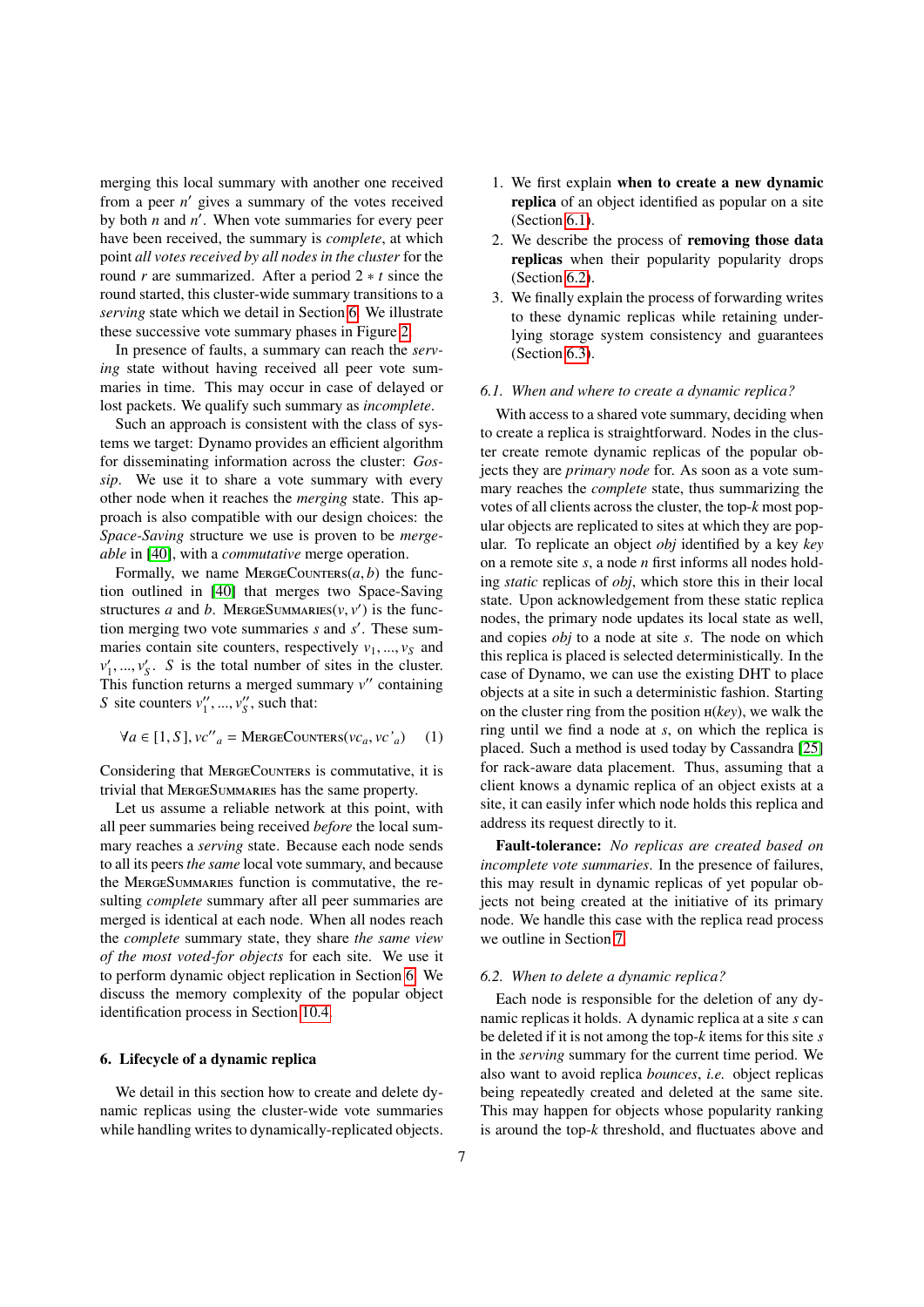<span id="page-7-1"></span>

<span id="page-7-2"></span>Figure 1: Cluster-wide popular object identification overview. *S* is the total number of sites in the cluster and *N* the total number of nodes.



Figure 2: Timeline of vote summary states for a voting round length *t*.

under this threshold. We define a grace period *g*, which represents the minimum number of *consecutive* serving summaries a previously-popular object must be absent from before its dynamic replica is deleted.

The deletion process is simple. To delete a locallyheld dynamic replica of an object *obj*, a node flags it as *inactive*: subsequent client requests for that replica are as if it does not exist, which we discuss in Section [7.](#page-8-0) The node then informs the static replica nodes of *obj* of the deletion of this replica, which they remove from their local state.

Fault-tolerance: *No replicas are deleted based on incomplete vote summaries*. Replicas of objects whose popularity dropped may not be deleted as they should in the presence of failures. Yet, this principle ensures that no replicas of still popular objects are ever deleted, and remain accessible.

#### <span id="page-7-0"></span>*6.3. Handling writes to dynamically replicated objects*

Our dynamic replication scheme enables the storage system to handle writes to dynamically-replicated objects. The afore-detailed dynamic replica creation makes this process straightforward. Clients address write requests for any object to one of the static replica nodes of this object. Based on their local state, these nodes determine all existing dynamic replicas of that object and propagate the write to all other replicas, static *and* dynamic, using the write protocol of the storage system.

Correctness: because our replication system does not modify the write propagation algorithm of the underlying system, writes are propagated to dynamic replicas the same way they are propagated to static replicas. In Voldemort, writes are eventually-consistent by default, and can optionally be made strongly consistent. Our proposal shows the same consistency characteristics. As such, we only need to ensure that the creation and deletion of dynamic does not violate these consistency characteristics. We ensure this by persisting the new dynamic replica list for each object on its origin nodes before creating and after deleting any dynamic replica. This guarantees that writes to dynamically replicated objects are always forwarded to all of its dynamic replicas.

We prove that this write protocol is correct, *i.e.* does not cause dynamic replicas to be out of sync with static replicas, even in the case of system failures. A dynamic replica is created only *after* successful acknowl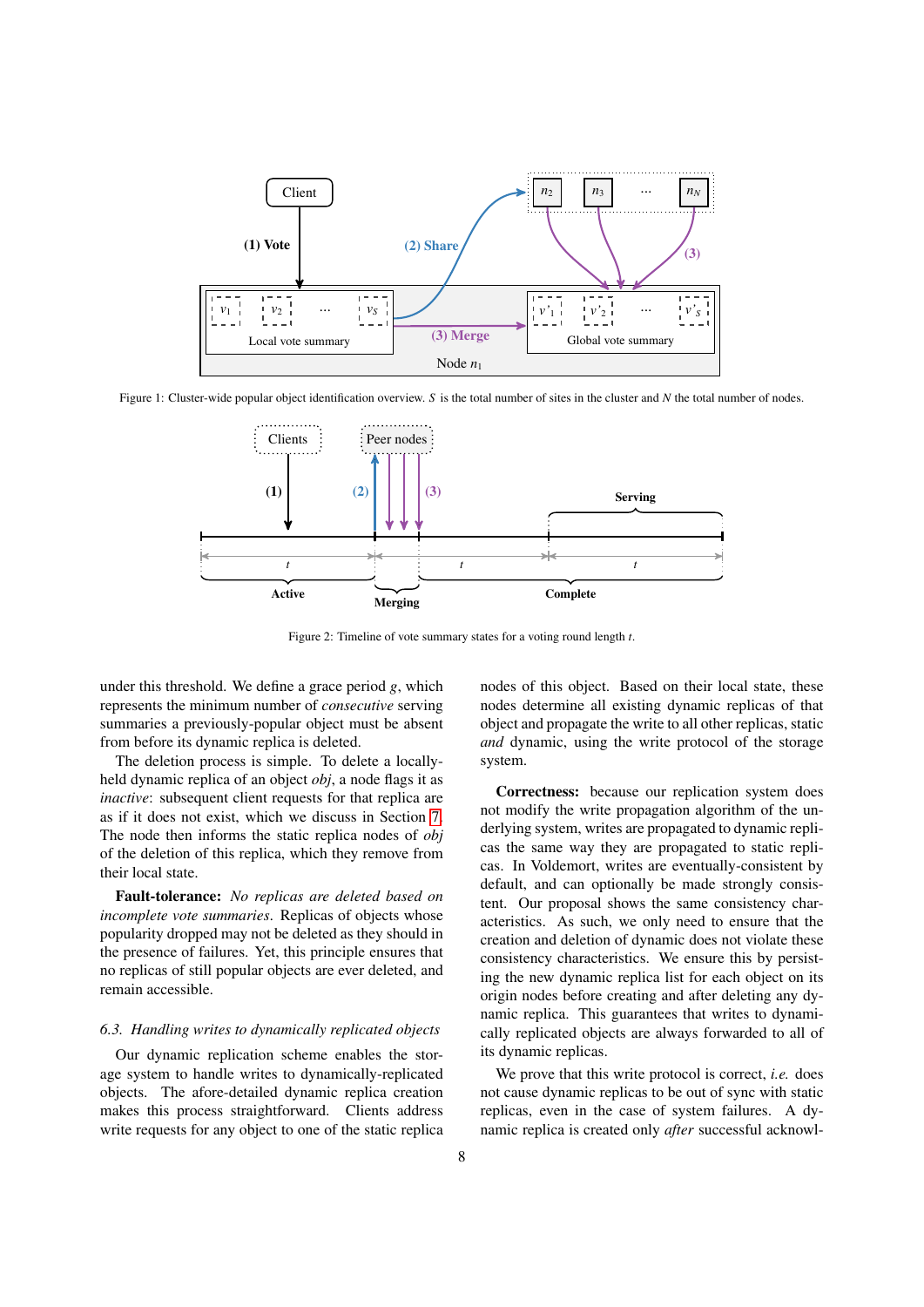edgement from all other static replica nodes. These nodes only are informed of the replica deletion *after* it is flagged as inactive. This ensures that writes to an object are always propagated to the dynamic replicas of that object, even in the presence of faults.

## <span id="page-8-0"></span>7. Accessing the closest replica

In this section, we explain how to let clients access a close replica of objects they want to read, either static or dynamic, without any communication with any dedicated metadata node. In a nutshell, we let the user request information about dynamic replicas created on its preferred sites at any given time, and later use this data to infer the location of the closest replica of any object and access it directly.

# <span id="page-8-2"></span>*7.1. Locating the closest replica: dynamic replica summaries*

We assume a client can know at any time the list of all active dynamic replicas in its preferred sites. This assumption greatly eases locating the closest replica: it is the static or dynamic one located on the site with its highest preference, or the closest static replica if no replica exists at any preferred site. We name this list of dynamic replicas for a site *s dynamic replica summary* of *s*, and detail the closest replica location in Algorithm [2.](#page-9-1) The client addresses its request to the node holding this replica on the site indicated by this algorithm using its knowledge of the cluster DHT. The node receiving this request returns the dynamic replica, if available. If it is not available locally, it forwards the request to the closest static replica node, which is guaranteed to hold the object.

We near these assumptions by enabling any client to request from *any* node such dynamic replica summary at its preferred sites at the time of the request. Any node is able to answer this request based on the cluster-wide vote summary dissemination process. Using its knowledge of the client votes across the cluster given by the current *complete, serving* summary, the node knows the list of all dynamic replicas currently active at any site. This list is sent to the client for its preferred sites.

Luckily, the client request routing provided by Dynamo enables us to only *infer* the location of the closest available replica without jeopardising the read protocol correctness. In case of inference error, the client will address its request to a wrong node, but this node will forward it to a static replica node which is guaranteed to hold the object. This enables us to use an approximate structure as a memory-efficient way to represent this list of dynamic replicas: Bloom filters [\[41\]](#page-17-18).

### <span id="page-8-3"></span>*7.2. When to refresh dynamic replica summaries?*

Intuitively, clients need to periodically refresh dynamic replica summaries to account dynamic replicas being created and deleted. We provide a simple yet efficient way to let a client decide of the appropriate time to do so: *error indication*.

Two different types of errors can be caused by our closest replica location algorithm: *false positives* – when a node is wrongly believed to hold a replica of the object, and *false negatives* – when the request is sent to a non-optimal replica of the object, *i.e.* when a closer replica existed according to the preferred sites of the client. A false positive happens if the replica summary is outdated and the replica was deleted since its last update, or in case of a false positive caused by the Bloom filter. A false negative occurs if the replica summary was last updated *before* this replica was created.

Nodes in the server are able to indicate to clients such false positives (if the node being sent a read request does not hold the requested dynamic replica) or false negatives (based on the latest serving vote summary they hold) by flagging the response to a request accordingly. Clients keep a local counter of such inference errors and decide to refresh their dynamic replica summaries and reset this counter when it reaches a configured threshold. We discuss its configuration in Section [10.3.](#page-14-3)

To cope with cases where the configured summary validity period is too large for some usage patterns, the client keeps a count of false positives or false negatives. Should the client address the request to a server not holding the desired piece of data, the server relays the query as usual to the correct node but flags the answer as erroneous. This may happen for instance because it has been deleted after the client bloom filter has been last updated. We call this case a *false positive*. Inversely, if the client accesses a remote object replica and a closer one existed, which we call a *false negative*, the server responding to the client flags the response message as well. A counter of wrong assumptions is maintained by each client, and set to 0 every time the summary is updated. For each false positive or negative, the client increments its counter. It updates its bloom filter as soon as the counter reaches a configurable threshold.

## <span id="page-8-1"></span>8. Prototype implementation

We implement our approach atop a real-world keyvalue store. Voldemort [\[12\]](#page-16-11) is an open-source clone of Dynamo [\[11\]](#page-16-10). It is developed by LinkedIn and is extensively used in their software stack [\[42\]](#page-17-19). Voldemort is a modular Java application, making it a relevant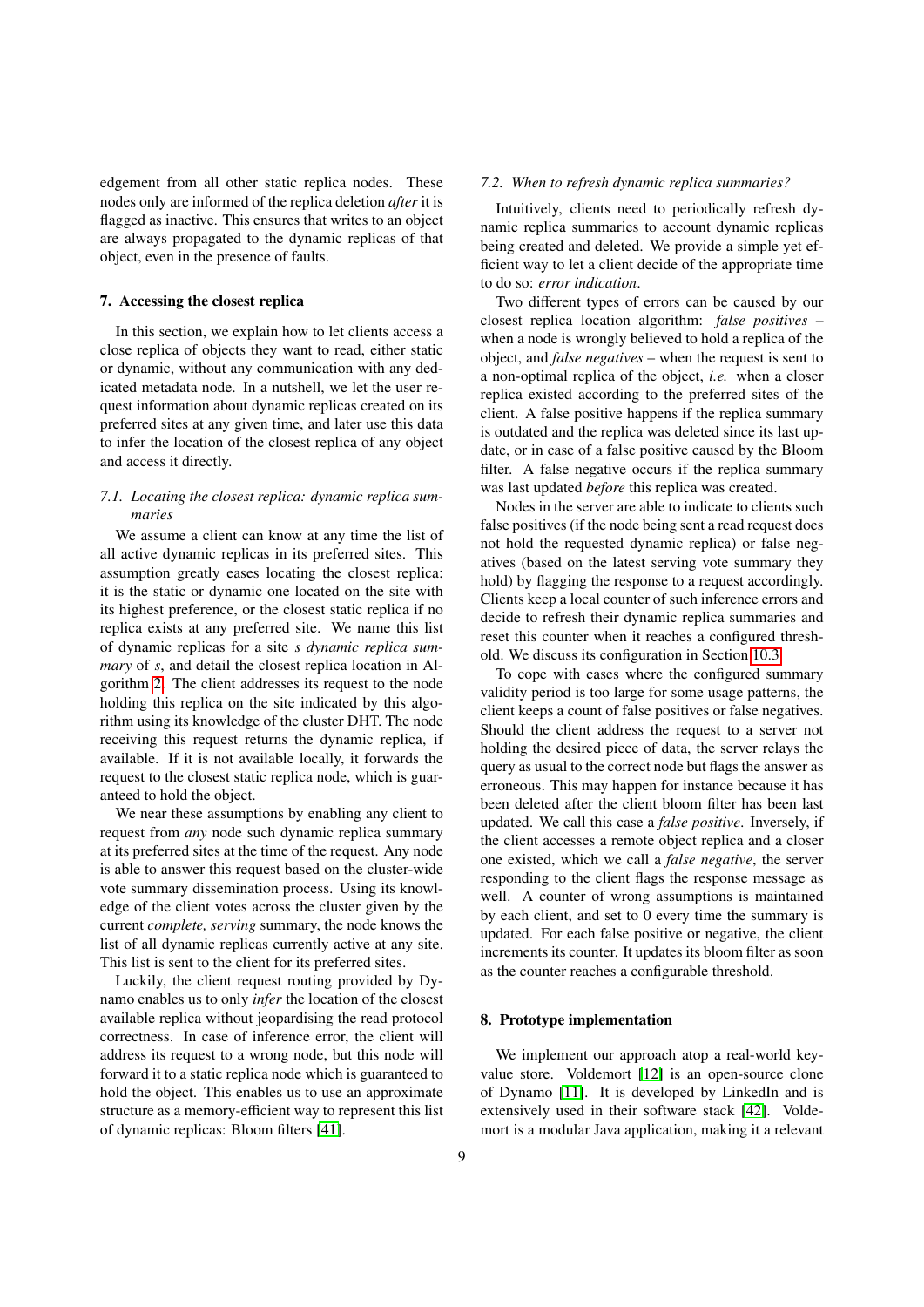# <span id="page-9-1"></span>Algorithm 2 Closest replica site inference

Input: *key*: key of an object to read, *S* : preferred sites list function InferClosestReplicaSite(*key*) for each site *s* in *S* do let *R*[*s*] be the dynamic replica summary for *s* if *s* is a static site for *key* or *key* in *R*[*s*] then return *s* end if end for return the closest static replica of *val* end function

choice for our experiments. The total of our additions account for about 2,800 lines of Java code, excluding open-source Space-Saving and Bloom Filter libraries. We modify both the server code to handle decentralized object replication (Section [8.1\)](#page-9-2) and the client code to perform close replica location (Section [8.2\)](#page-9-3).

## <span id="page-9-2"></span>*8.1. Server-side modifications*

Our server-side modifications are designed as a middleware. We extensively use the native functionality provided by Voldemort to implement our prototype: Gossip and local persistent storage interface. Incoming client requests are first processed by this middleware to extract site preference information that is used to update the local popularity measurement structure (Section [5.2\)](#page-4-2). That structure is disseminated using the Voldemort gossip protocol (Section [5.3\)](#page-5-0). A background thread is responsible for maintaining the cluster-wide popularity measurement structures using the information received from other nodes. This information is used to create or delete remote, dynamic object replicas. Such replicas are stored locally using Voldemort persistent storage.

The most tricky and challenging part of the implementation concerns write operations. We have to substantially modify write handling so that a node holding a dynamic replica of a data object behaves as if it held a static replica of that object, forwarding the request to all other nodes holding replicas of that object according to its local state as detailed in Section [6.3.](#page-7-0)

#### <span id="page-9-3"></span>*8.2. Client-side changes*

Modifications on the client were kept to the minimum. Each client maintains a statically-configured list of site preferences. Each storage operation request for any given object is routed according to our replica location algorithm outlined in Section [7.1.](#page-8-2) If no dynamic replica for this object can be found in the local

Bloom filter, the request is routed according to Voldemort vanilla algorithm. Site preferences are piggybacked to the request. Incoming responses are checked for *false positive* or *false negative* flags using a specifically designed middleware in order to update the local error counter described in Section [7.2.](#page-8-3)

# <span id="page-9-0"></span>9. Experimental evaluation

In this section we prove the effectiveness of our approach using our prototype. We perform this in 4 steps:

- 1. We first show that our object heat measurement technique presented in Section [5](#page-4-0) is able to properly identify the hottest objects in the cluster (Section [9.1\)](#page-10-0).
- 2. We demonstrate that the object replication method described in Section [6](#page-6-0) effectively replicates these hottest objects (Section [9.2\)](#page-11-0).
- 3. We prove that our object location technique introduced in Section [7](#page-8-0) is accurate (Section [9.3\)](#page-12-0).
- 4. We finally confirm that the combination of these principles applied to Voldemort efficiently reduces the average read latency under different workloads when compared to other caching-based approaches (Section [9.4\)](#page-12-1).
- Experimental platform. We deploy our prototype on 96 nodes of the Amazon EC2 cloud. For all our experiments, we use *t2.large* general-purpose instances, evenly distributed over 6 sites spanning 4 continents: California, Virginia, Ireland, Germany, Australia, and Japan. Each virtual machine has access to 2 CPU cores and 8 GB RAM. The host server is outfitted with 10 Gigabit ethernet connectivity. Our measurements show the main bottleneck of these virtual machines to be the CPU. Single-site experiments on bare-metal servers show higher throughput than Amazon EC2.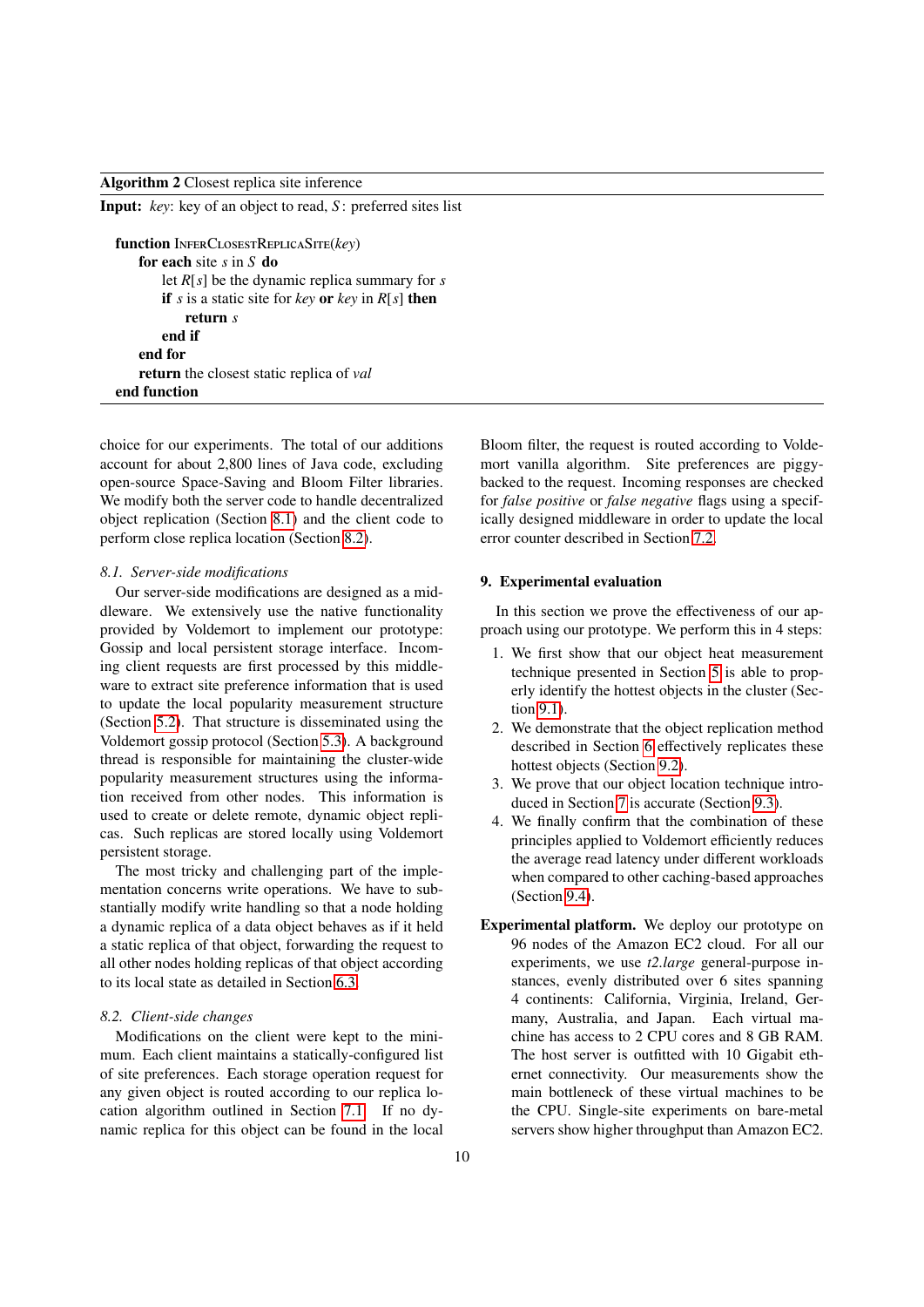Table 1: Experimental client preferred site settings

<span id="page-10-1"></span>

| <b>Site</b>                              | $1st$ preference           | $2nd$ preference             | $3rd$ preference             |
|------------------------------------------|----------------------------|------------------------------|------------------------------|
| <b>California</b> $(us\text{-}west-1)$   | California (0.8 ms)        | Virginia $(72.8 \text{ ms})$ |                              |
| $\overline{\text{Virginia}}$ (us-east-1) | Virginia (0.8 ms)          | California (72.8 ms)         | Ireland $(81.2 \text{ ms})$  |
| <b>Ireland</b> $(eu\text{-}east-1)$      | Ireland $(0.7 \text{ ms})$ | Germany $(21.4 \text{ ms})$  | Virginia $(81.2 \text{ ms})$ |
| <b>Germany</b> (eu-central-1)            | Germany $(0.8 \text{ ms})$ | Ireland $(21.4 \text{ ms})$  |                              |
| <b>Australia</b> (ap-southeast-2)        | Australia (0.9 ms)         |                              | -                            |
| <b>Japan</b> (ap-northeast-1)            | Japan $(0.7 \text{ ms})$   |                              |                              |

- Dataset and workload. The main workloads we target are dominated by reads, such as the applications described in the motivation section above. Yet, we prove that even for write-intensive workloads, our data replication system increases average read performance at the cost of a slightly increased write latency due to the added cost for dynamic replica synchronization. To that extent, we use YCSB [\[43\]](#page-17-20) to generate both our initial dataset and storage operations. YCSB is an industry-standard benchmark commonly used to evaluate the performance of key-value stores. We generate 500 million 1 KB records, that we insert in Voldemort as our initial data. The workload against the cluster is generated by two YCSB instances on each site (12 in total) running in their own virtual machine. Requests are generated according to a Zipfian distribution, with Zipf parameter  $\rho = 0.99$ , drawing from a set of 20 million keys. Each measurement is performed 50 times at maximum throughput for a period of 5 minutes. Bar plots represent averages. To account for changing hot object set, YCSB instances are restarted in turn – one every 30 seconds. This leads to a varying request distribution over time. We collect all measurements on a stable, non-saturated cluster to ensure that our measurements do not suffer from compute resource exhaustion on the server. Requests are locally throttled at each node to a maximum of 1,000 concurrently running queries.
- Experimental configuration. Our prototype uses the default time window length of 10 seconds, a grace period of 3, a *k* value of 10,000, and a client error threshold of 5%. Client-side site preferences are identical for every node in the same site. In the applications we target, both database clients and servers are located in a well-defined datacenter. Consequently, the preference list for each client can be statically configured – showing no significant client overhead. Preferred sites are ordered by

average measured round-trip latency, up to a maximum of 100 ms. They are configured as indicated in Table [1](#page-10-1) – each site being its own first preference. We keep Voldemort default configuration settings.

Evaluated cache algorithms. We compare our approach to cache-based algorithms: Least Recently Used (LRU), Most Recently Used (MRU), Random Replacement (RR), and Adaptive Replacement Cache (ARC) [\[44\]](#page-17-21). We implemented these algorithms in Voldemort, so that each clients contacts the local server that would hold the requested piece of data (as explained in Section [7\)](#page-8-0) if cached.

## <span id="page-10-0"></span>*9.1. Popular objects identification*

We show in this section the behavior of our popularity measurement scheme introduced in Section [5.](#page-4-0) We run a read-only workload, as popular objects are only identified based on client read queries. We log for each YCSB instance the object keys requested. Collecting this information from every request generator enables us to calculate the exact set of *k* most frequent popular objects for each site across the cluster at any given time. We also log on each node the cluster-wide popularity summaries, at a one-second interval. Combining those logs with the aforementioned request logs enables us to derive a key metric: *identification performance*. Identification performance corresponds to the proportion of identified popular objects at any given time compared to our exact, offline computation. A popular object is considered identified if it is present in the cluster-wide object heat summaries of *all* nodes of the cluster. This proportion is measured in percents, 100% indicating a perfect match between theoretical and practical results.

We plot our results in Figure [3.](#page-11-1) Overall, they show that more than 95% of the hot couples are identified by our heat measurement and dissemination scheme. We can observe a regular identification performance drop of about 8%, repeated every 30 seconds. Each of these drops corresponds to one request generator being restarted, leading to a sudden change of the popular keys being requested by that generator. For each of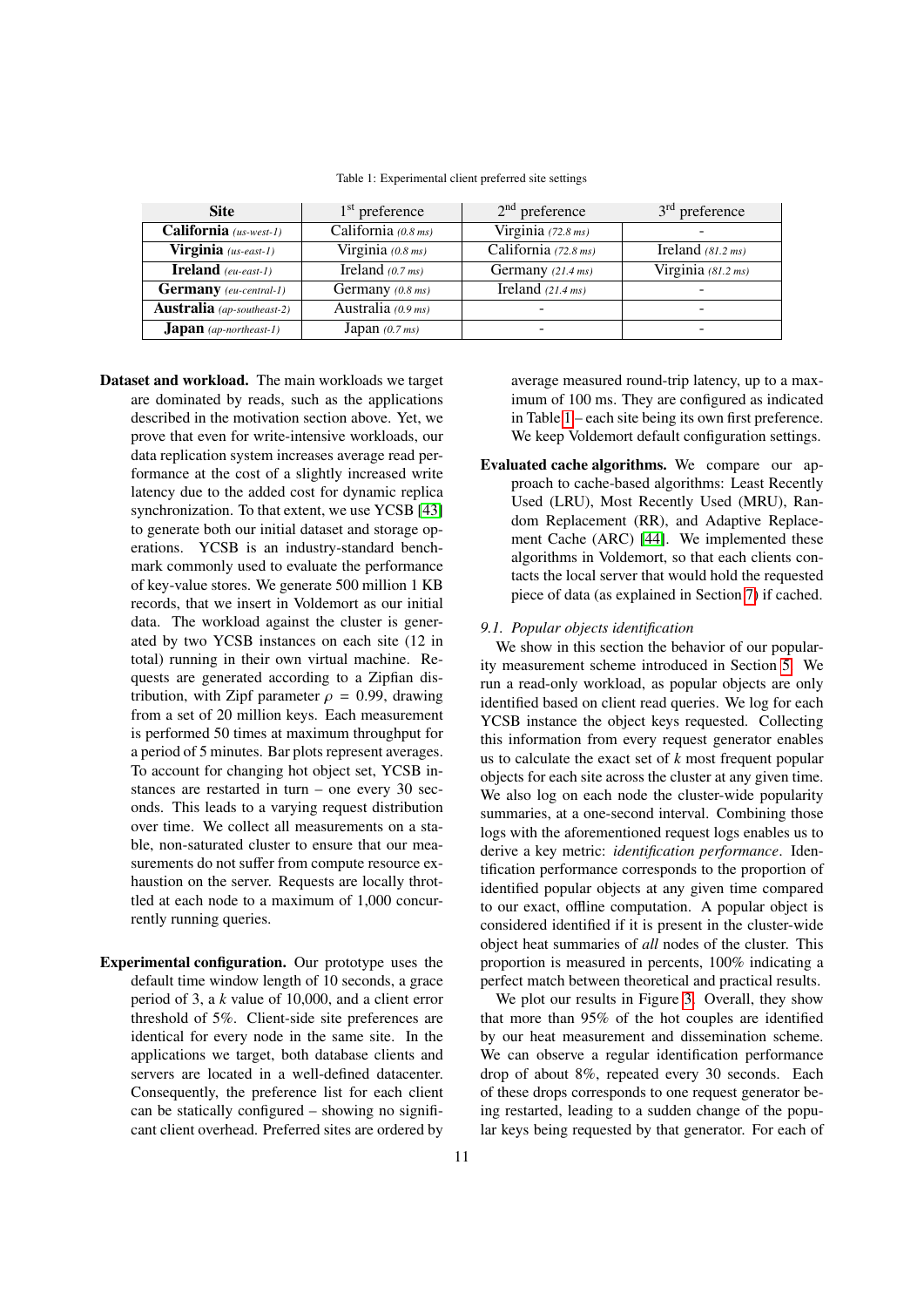<span id="page-11-1"></span>

Figure 3: Popular object identification performance.

these events, we note that the cluster convergence time stays in the order of 12 seconds. This specific time is explained by our popularity measurement time window configured to 10 seconds, plus the Gossip protocol convergence time for the popularity measurements dissemination cluster-wide, which we measured to take about two seconds.

We note clear variability in our measurements. This is caused by the rapid fluctuation of popularity computations near the limit of the top-k estimator we use in our popular data identification scheme. We made sure of this by plotting the identification performance for the 10% most popular objects. We observe that this blue curve is much more stable than the curve for all values, meaning that the most popular objects requested by clients are identified accurately.

We ran the same experiments with object sizes of 100KB, 1 MB, 10 MB. The results is a replication time increase of respectively 1.2%, 3.8% and 6.2% compared to 1 KB size, due to the added network bandwidth required for the data transfers.

It is interesting to note that our measurements show that our hot object identification scheme never reaches 100% accuracy. This is because of the unstable frequency estimations for keys near the detection limit of the Space-Saving structure, which changes significantly faster than the convergence time of the cluster. This also explains the noticeable variability of our measurements.

#### <span id="page-11-0"></span>*9.2. Dynamic replica creation and deletion*

In this experiment we show the replication performance achieved by the principles we introduced in Section [6.](#page-6-0) As for popular object identification, only read

operations are considered for replication: we run a readonly workload. We execute it for a duration of 5 minutes and calculate at each site the number of replicated objects. We plot the results we obtain in Figure [4,](#page-12-2) with 95th percentile confidence intervals. The red curve indicates the average number of active replicas per site at any given time. The blue curve indicates, among all created dynamic replicas, the average number of replicas which are correct, *i.e.* for which the object is present in the offline-computed, theoretical top-*k* for the corresponding site calculated as in the previous experiment.

We first focus on the correct replica count curve, in blue. The regular drops are caused by YCSB clients being restarted at regular intervals, which impact the distribution of the key requests as previously observed. We note that this drop is only temporary, and that the correctness of the replicas returns to normal quickly, after new replicas are being created, within approximately 12 seconds as in the previous experiment. We show that our replication technique replicates a little more than 95% of the actual top-*k* most popular objects, which is coherent with the popular object identification performance we could observe in the previous experiment.

We note on the red curve that the count of active dynamic replicas is relatively stable at about 10,600 per site on a stabilized state. This is slightly more than the configured value of *k* (10,000) because of the grace period of 3, which causes replicas to be deleted with a slight delay when their popularity drops. We also notice that this curve stays at all times *above* the configured *k*, because the top-*k* items as identified by the nodes are always replicated. The number of active repli-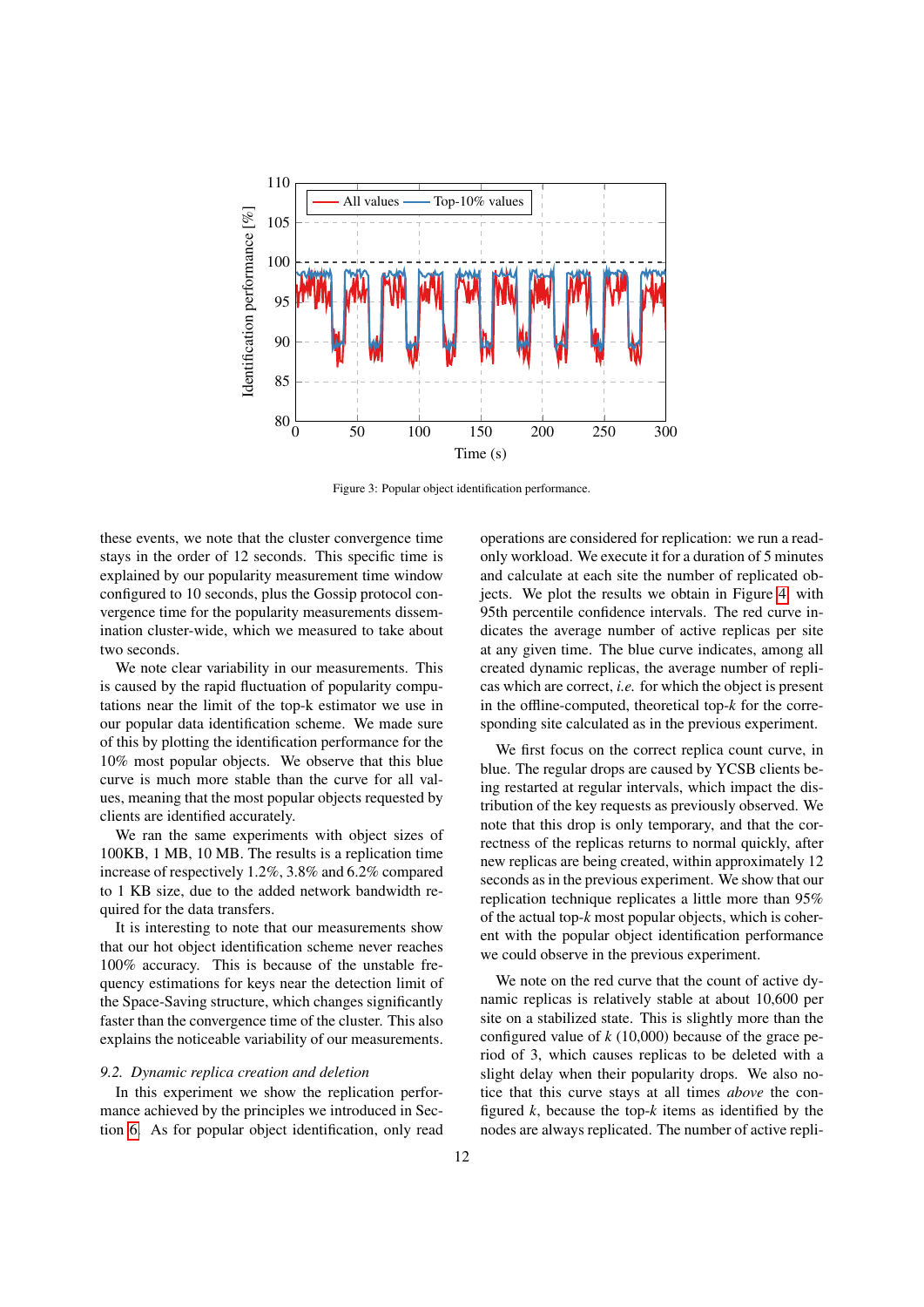<span id="page-12-2"></span>

Figure 4: Popular object replication performance.

cas increases slightly after each YCSB client restart because of the grace period, which causes a number of new replicas being created without deleting immediately the previously-popular objects. Once the grace period has elapsed, these dynamic replicas are removed, which causes the total number of replicas to decrease after these spikes.

#### <span id="page-12-0"></span>*9.3. Replica location*

We show the accuracy of our replica location scheme (Section [7\)](#page-8-0) using a read-only workload. We measure the afore-mentioned *false positive* and *false negative* rates at the clients. We plot the results in Figure [5.](#page-13-2)

Let us focus first on the false negative curve, drawn in red. The spikes observed at regular intervals are caused by the restart of YCSB clients, which changes the distribution of the requested keys consequently causing new replicas to be created. Clients are only informed of these new replicas with error indication from the server nodes, explaining the rapid increase in false negative rate. As soon as this rate crosses the set threshold (5%), the clients update their local summary, causing the number of false positives to decrease rapidly. The first spike occurs at about 50 seconds, while the first client restart occurs at 30 seconds. This is because of the two 10-second rounds required for a summary to reach a *serving* state.

The false positive curve, plotted in green, shows the same patterns. Spikes are caused by dynamic replicas being deleted from the cluster, after the end of the grace period. As with false negatives, error indication enables clients to detect these errors and update their summaries within less than 10 seconds.

#### <span id="page-12-1"></span>*9.4. Evaluating the whole strategy: latency impact*

In this section we evaluate the latency impact of our solution. To this end, we use two YCSB workload patterns to evaluate our scheme: read-heavy (95% reads  $-5\%$  writes) and update-heavy (50% reads  $-50\%$ writes). Due to the lack of dynamic replica placement systems to compare with, we choose to implement cache-based algorithms at all sites: Least Recently Used (LRU), Most Recently Used (MRU), and Adaptive Replacement Cache (ARC) [\[44\]](#page-17-21). Such edge-caching is one commonly-used solution to improve read latency of globally-distributed storage systems, as, for example, at Facebook [\[26\]](#page-17-3). We keep unmodified Voldemort as a baseline. We implemented these algorithms in Voldemort, so that each clients contacts the local server that would hold the requested piece of data (as detailed in Section [6.1\)](#page-6-1) if cached. We do not implement writes for these caching algorithms, as they are not designed for that purpose. Using the original Voldemort algorithm we simulate writes to different keys than the ones being read.

We plot in Figure [6](#page-14-4) the measured read latency of all five systems under a sustained read-heavy workload over time, with 95th percentile confidence intervals. It can be observed that the read latency achieved without caching or with MRU caching is stable, and is not affected by the changes in the distribution of requested keys caused by YCSB client restarts. We note that MRU causes higher latency than no caching at all. This is explained by our workload, which is the worst possible case for that algorithm: the most recent keys are the more likely to be requested. Yet, such caching prevents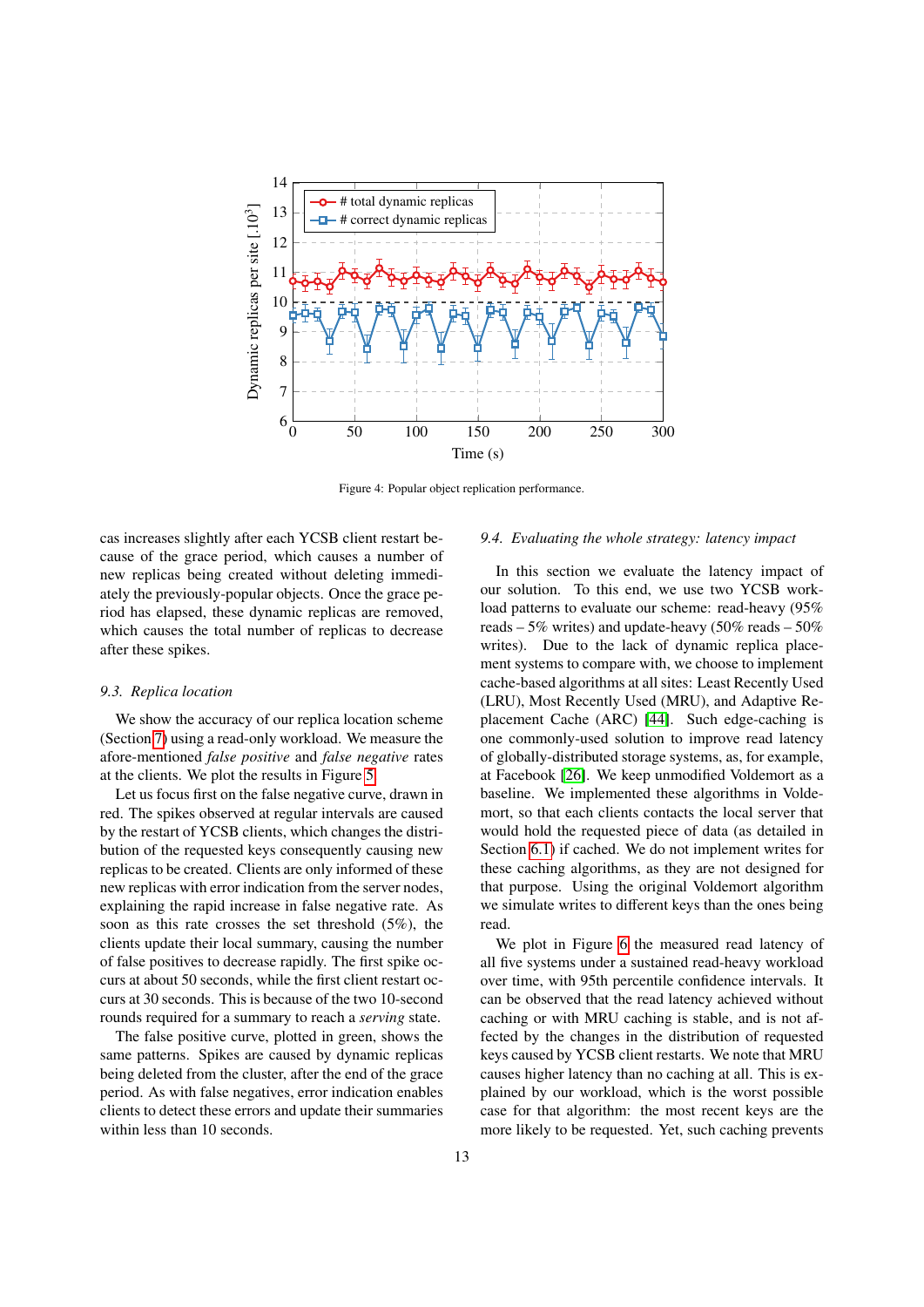<span id="page-13-2"></span>

Figure 5: Client location error rates.

*single-hop* reads. Our dynamic replication scheme performs globally better than both ARC and LRU, showing lower latency spikes at YCSB client restarts. This is because we enable locating dynamic replicas *at close sites* while caching only allows site-local caching. The similarity between LRU and ARC curves is related to the fact that the latter is built atop the former.

Figure [7](#page-15-0) shows the impact of the workload on the latency of respectively reads and writes of all systems. We implemented writes on ARC, LRU and MRU using asynchronous cache eviction technique as implemented at Facebook [\[26\]](#page-17-3). As a write is received on any given key, an asynchronous event is triggered and broadcasted to every datacenter in order to evict this key, if cached, from the local cache.

On Figure [7a,](#page-15-0) we show that read latencies tend to increase as the ratio of reads over writes decreases, but keep the same relative order. We observe that the read performance advantage of our method, previously observed with a 95% / 5% read-to-write ratio is preserved even when this ratio decreases. We also note that unmodified Voldemort and our dynamic replication method show only marginally increasing latencies as the read-to-write ratio decreases. This is because of the relatively low overhead of the write protocol, which only broadcasts the write notifications to datacenters effectively holding a replica of the keys being written to.

Figures [7b](#page-15-0) details this last point, showing the write latency of our dynamic replication method being slightly higher than the one of unmodified Voldemort. This is due to the additional bookkeeping required to keep dynamic data replicas synchronized with static replicas. The latency showed by other caching methods is comparable, as the write protocol is the same for each method. However, the overhead of broadcasting write events to every datacenter significantly hinders the write latency.

This demonstrates that although we targeted our georeplication method to read-intensive workloads with rare writes, the read latency is also significantly decreased compared to unmodified Voldemort and edge caching-based approaches for balanced and even writeintensive workloads, at the cost of a sensible write latency increase.

#### <span id="page-13-0"></span>10. Discussion

# <span id="page-13-1"></span>*10.1. Bounding the number of replicated objects: choosing k*

The number of replicated objects at a site *s* is strongly tied to the configuration of *k* for that site, that we name *ks* . This is because all top-*k<sup>s</sup>* voted-for objects are replicated dynamically at *s*. We deduce that, at any time, there are at least *k<sup>s</sup>* elements replicated on site *s*. Dynamic replicas are deleted when their popularity drops under the top- $k_s$  threshold. Assuming that  $\lambda$  such that  $0 \le \lambda \le 1$  is the average replacement ratio of new ele- $0 \le \lambda \le 1$  is the average replacement ratio of new elements in the top-*k* of any round compared to the previous one, the number  $R_s$  of dynamic replicas available at site *s* is:

$$
R_s = k_s + (k_s * \lambda g) \tag{2}
$$

We extract from this equation the value of  $k<sub>s</sub>$  for an available dynamic replication capacity  $C_s$  at site *s* such that  $R_s \leq C_s$ :

$$
k_s \le \frac{C_s}{\lambda g + 1} \tag{3}
$$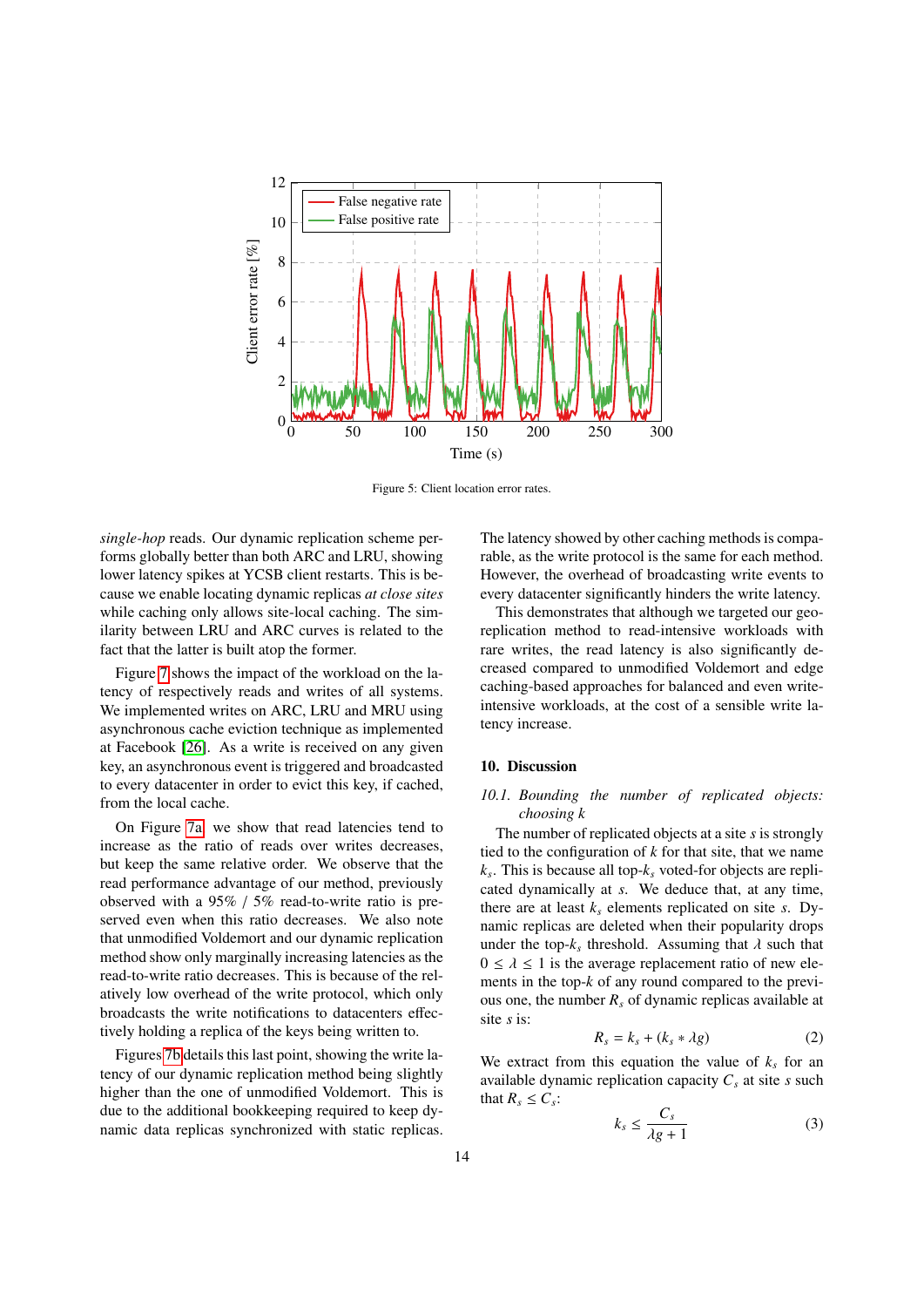<span id="page-14-4"></span>

Figure 6: Latency over time with a 95% read / 5% write workload.

#### <span id="page-14-1"></span>*10.2. Configuration of the round length*

The voting round length is an essential parameter for our replication scheme. It obviously impacts the object detection latency between the moment when an object is becoming popular at the clients and the time when it is identified as such by the cluster and replicated. The lower the round length, the faster the identification. However, two things are crucial to consider when choosing its value. First, a low value will cause vote summaries to be disseminated at more regular intervals between nodes, increasing the network overhead. But more importantly, the vote round length should be set to be *much higher than the Gossip convergence time of the cluster*. Failing to consider this parameter results in more frequent incomplete summaries at the nodes because of delayed network packets, and consequently in poor replication performance.

# <span id="page-14-3"></span>*10.3. Keeping client errors low: setting the error threshold*

The error threshold is set up as a ratio of errors to the number of requests processed. It has to be configured relatively to the performance requirements of the application accessing data. The lowest the expected latency, the lowest this ratio. In our experiments on replica location (Section [9.3\)](#page-12-0), we show that a set value of 5% allows nodes to detect quickly new replicas while not updating replica summaries too often. Good balance between these two parameters is essential: setting an error threshold too low may be counter-productive because of the additional network overhead and computational power required by summary refreshes.

## <span id="page-14-2"></span>*10.4. Memory complexity*

- Hot object identification algorithm The memory complexity of Space-Saving structures is configurable:  $O(k)$ . We deduce that the memory complexity of our popular object identification algorithm is  $O(k*N*S)$ . Evaluation on a 96-node cluster gives good results. We plan to further explore its worst case scenario: thousands of nodes, or more.
- Location algorithm Bloom filters are a memoryefficient way to test element membership in a list. It has a configurable error, impacting its accuracy. We choose an error probability of 0.001. With  $k = 10,000$ , the size of a dynamic replica summary for a single site is under 18 KB.

#### *10.5. Bounce period e*ffi*ciency*

In our experiments with a 95% / 5% read/write ratio, we observed that disabling the bouncing period (setting it to 1) increased network traffic by an average of 5%, because of some objects showing a popularity near the threshold to be unnecessarily, repeatedly created and deleted ; further increasing the bouncing period leads to no substantial network traffic reduction.

#### <span id="page-14-0"></span>11. Conclusion

In this paper we present a decentralized dynamic replication strategy that integrates with the existing architecture of existing state-of-the-art storage systems, which enables us to leverage their existing, built-in algorithms to efficiently handle geo-distributed read and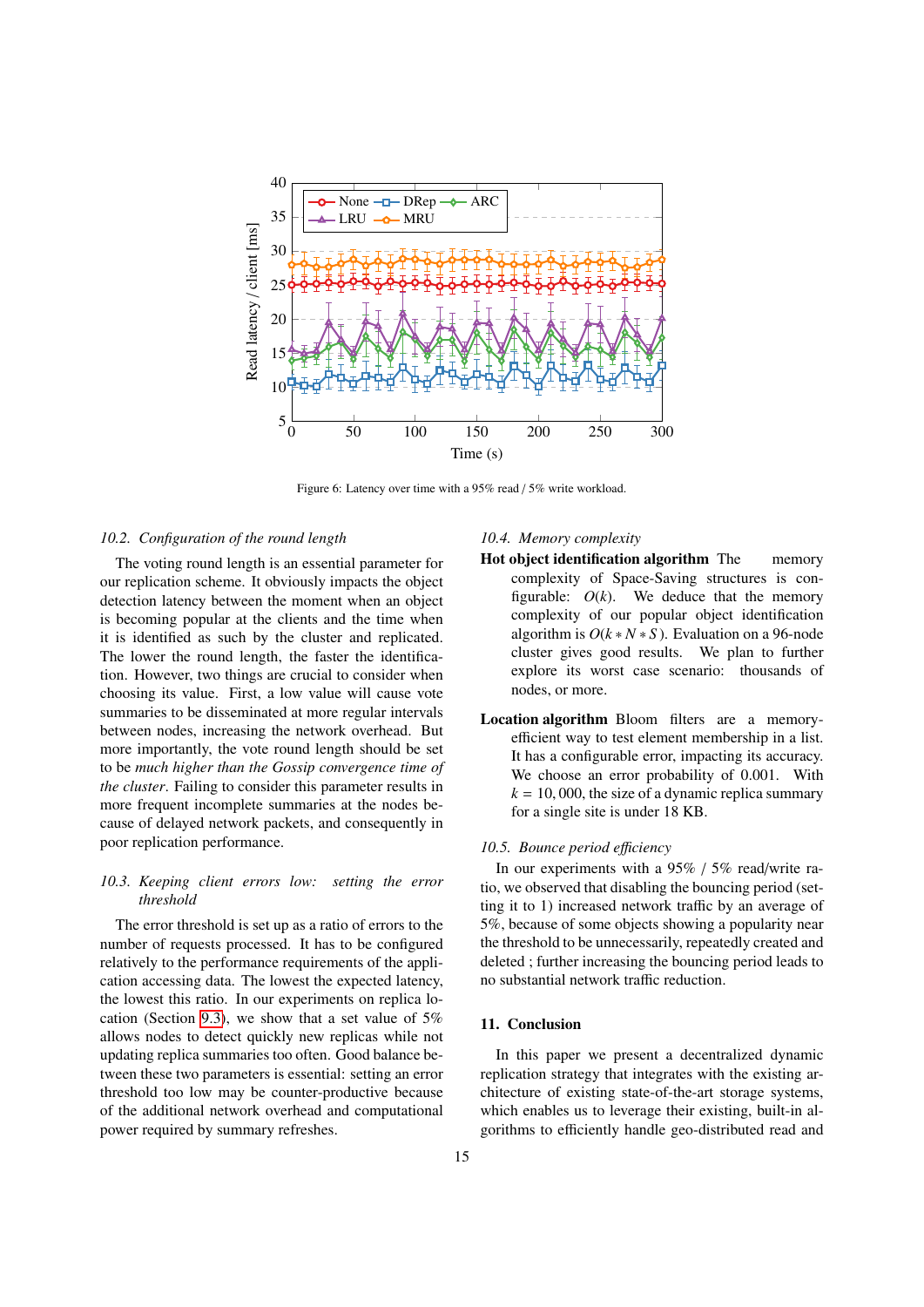<span id="page-15-0"></span>



Figure 7: Latency impact of the workload.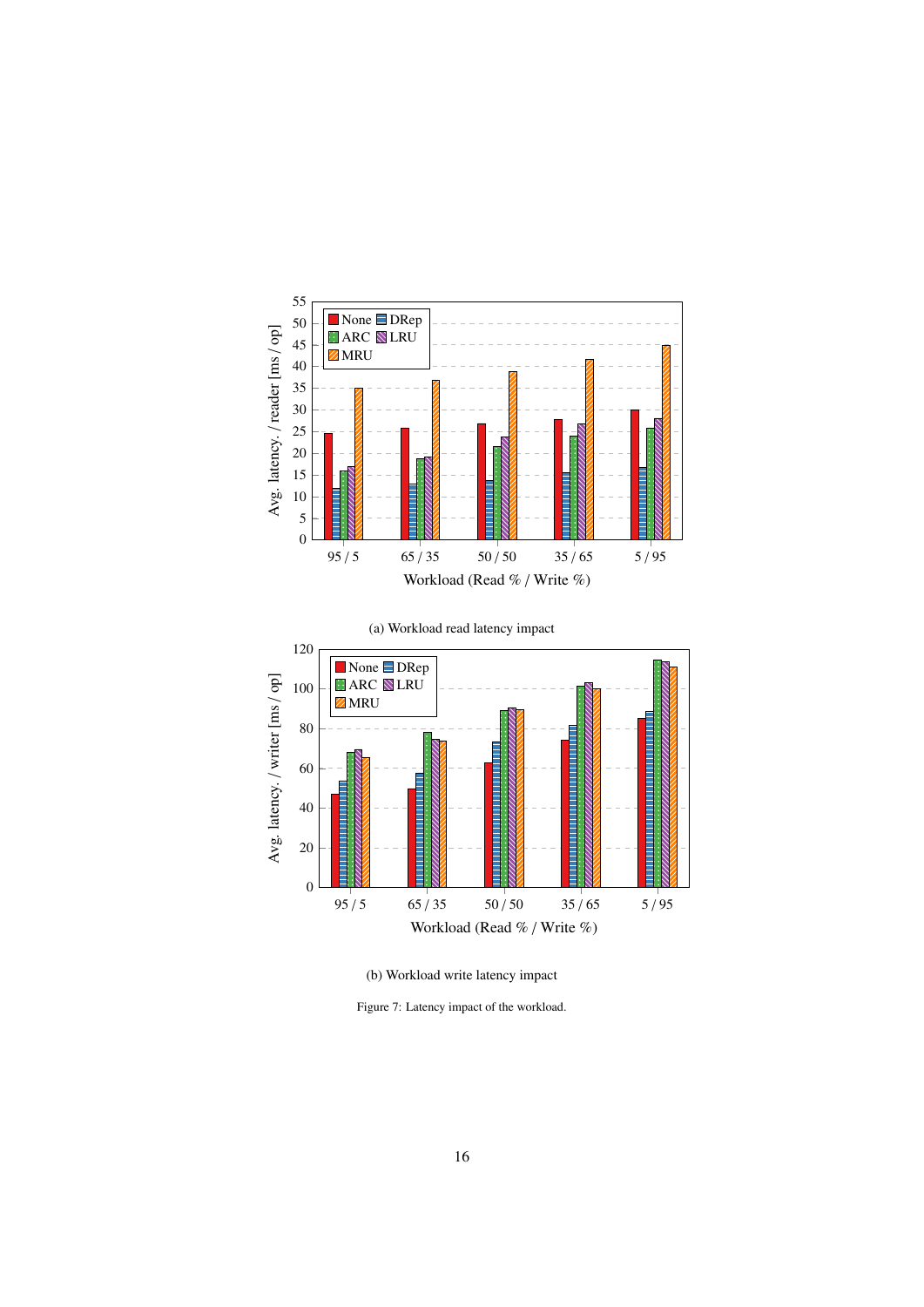writes. We allow the clients to efficiently locate a close dynamic replica of the data without prior communication with a dedicated metadata server. We deploy a prototype implementation of these methods on 96 nodes distributed over 6 locations of the Amazon EC2 cloud. Experiments show a latency improvement of up to 42% compared to other state-of-the-art, caching-based solutions.

We are working on further enhancing our approach. This includes designing a write-aware replication scheme better able to handle balanced read/write workloads, improving the horizontal scalability of the popular object identification scheme, and generalizing it to a variety of different storage systems. Finally, we want to explore the behavior of our proposal with a wider range of parameters and workloads, and formalize the configuration trade-offs.

#### Acknowledgment

This work is part of the BigStorage project, supported by the European Commission under the Marie Skłodowska-Curie Actions (H2020-MSCA-ITN-2014- 642963). The authors would like to thank the anonymous reviewers whose counsel and expertise greatly contributed to this research. The experiments presented in this paper were carried out on the Amazon Web Services infrastructure provided by Amazon through the AWS Cloud Credits for Research program.

#### References

- <span id="page-16-0"></span>[1] Microsoft Azure, <https://azure.microsoft.com/en-us/> (2016).
- <span id="page-16-1"></span>[2] Amazon Web Services, <https://aws.amazon.com/> (2016).
- <span id="page-16-2"></span>[3] K. Bogdanov, M. Peón-Quirós, G. Q. Maguire, Jr., D. Kostić, The nearest replica can be farther than you think, in: Proceedings of the Sixth ACM Symposium on Cloud Computing, SoCC '15, ACM, New York, NY, USA, 2015, pp. 16–29. [doi:10.1145/2806777.2806939](http://dx.doi.org/10.1145/2806777.2806939).
- <span id="page-16-3"></span>[4] S. Acharya, S. B. Zdonik, An Efficient Scheme for Dynamic Data Replication, Tech. rep., Brown University, Providence, RI, USA (1993).
- <span id="page-16-4"></span>[5] R. K. Grace, R. Manimegalai, Dynamic replica placement and selection strategies in data grids— a comprehensive survey, Journal of Parallel and Distributed Computing 74 (2) (2014) 2099 – 2108. [doi:10.1016/j.jpdc.2013.10.009](http://dx.doi.org/10.1016/j.jpdc.2013.10.009).
- <span id="page-16-5"></span>[6] Y. Chen, R. H. Katz, J. D. Kubiatowicz, Dynamic Replica Placement for Scalable Content Delivery, Springer Berlin Heidelberg, Berlin, Heidelberg, 2002, pp. 306–318.
- <span id="page-16-6"></span>[7] S. Ghemawat, H. Gobioff, S.-T. Leung, The Google File System, in: Proceedings of the Nineteenth ACM Symposium on Operating Systems Principles, ACM, New York, NY, USA, 2003, pp. 29–43.
- <span id="page-16-7"></span>[8] K. Shvachko, H. Kuang, S. Radia, R. Chansler, The Hadoop Distributed File System, in: Proceedings of the 2010 IEEE

26th Symposium on Mass Storage Systems and Technologies (MSST), IEEE Computer Society, Washington, DC, USA, 2010, pp. 1–10.

- <span id="page-16-8"></span>[9] G. Ananthanarayanan, S. Agarwal, S. Kandula, A. Greenberg, I. Stoica, D. Harlan, E. Harris, Scarlett: Coping with skewed content popularity in mapreduce clusters, in: Proceedings of the Sixth Conference on Computer Systems, EuroSys '11, ACM, New York, NY, USA, 2011, pp. 287–300. [doi:10.1145/](http://dx.doi.org/10.1145/1966445.1966472) [1966445.1966472](http://dx.doi.org/10.1145/1966445.1966472).
- <span id="page-16-9"></span>[10] D. S. Jayalakshmi, T. P. Rashmi Ranjana, S. Ramaswamy, Dynamic Data Replication Across Geo-Distributed Cloud Data Centres, Springer International Publishing, Cham, 2016, pp. 182–187. [doi:10.1007/978-3-319-28034-9\\_24](http://dx.doi.org/10.1007/978-3-319-28034-9_24).
- <span id="page-16-10"></span>[11] G. DeCandia, D. Hastorun, M. Jampani, G. Kakulapati, A. Lakshman, A. Pilchin, S. Sivasubramanian, P. Vosshall, W. Vogels, Dynamo: Amazon's highly available key-value store, SIGOPS Oper. Syst. Rev. 41 (6) (2007) 205–220. [doi:10.](http://dx.doi.org/10.1145/1323293.1294281) [1145/1323293.1294281](http://dx.doi.org/10.1145/1323293.1294281).
- <span id="page-16-11"></span>[12] R. Sumbaly, J. Kreps, L. Gao, A. Feinberg, C. Soman, S. Shah, Serving large-scale batch computed data with project voldemort, in: Proceedings of the 10th USENIX Conference on File and Storage Technologies, FAST'12, USENIX Association, Berkeley, CA, USA, 2012, pp. 18–18.
- <span id="page-16-12"></span>[13] P. Matri, A. Costan, G. Antoniu, J. Montes, M. S. Pérez, Towards efficient location and placement of dynamic replicas for geo-distributed data stores, in: Proceedings of the ACM 7th Workshop on Scientific Cloud Computing, ScienceCloud '16, ACM, New York, NY, USA, 2016, pp. 3–9. [doi:10.1145/](http://dx.doi.org/10.1145/2913712.2913715) [2913712.2913715](http://dx.doi.org/10.1145/2913712.2913715).
- <span id="page-16-13"></span>[14] X. Dong, J. Li, Z. Wu, D. Zhang, J. Xu, On dynamic replication strategies in data service grids, in: Object Oriented Real-Time Distributed Computing (ISORC), 2008 11th IEEE International Symposium on, 2008, pp. 155–161. [doi:10.1109/](http://dx.doi.org/10.1109/ISORC.2008.66) [ISORC.2008.66](http://dx.doi.org/10.1109/ISORC.2008.66).
- <span id="page-16-14"></span>[15] Q. Wei, B. Veeravalli, Z. Li, Dynamic replication management for object-based storage system, in: 2010 IEEE Fifth International Conference on Networking, Architecture, and Storage, 2010, pp. 412–419. [doi:10.1109/NAS.2010.24](http://dx.doi.org/10.1109/NAS.2010.24).
- <span id="page-16-15"></span>[16] H. Shen, Ead: An efficient and adaptive decentralized file replication algorithm in P2P file sharing systems, in: Peer-to-Peer Computing , 2008. Eighth International Conference on, 2008, pp. 99–108. [doi:10.1109/P2P.2008.37](http://dx.doi.org/10.1109/P2P.2008.37).
- <span id="page-16-16"></span>[17] J. MacCormick, N. Murphy, V. Ramasubramanian, U. Wieder, J. Yang, L. Zhou, Kinesis: A New Approach to Replica Placement in Distributed Storage Systems, Transactions on Storage.
- <span id="page-16-17"></span>[18] M. K. Madi, Y. Yusof, S. Hassan, Replica placement strategy for data grid environment, Int. J. Grid High Perform. Comput. 5 (1) (2013) 70–81. [doi:jghpc.2013010105](http://dx.doi.org/jghpc.2013010105).
- <span id="page-16-18"></span>[19] I. Legrand, H. Newman, R. Voicu, C. Cirstoiu, C. Grigoras, C. Dobre, A. Muraru, A. Costan, M. Dediu, C. Stratan, Monalisa: An agent based, dynamic service system to monitor, control and optimize distributed systems, Computer Physics Communications 180 (12) (2009) 2472 – 2498, 40 {YEARS} {OF} CPC: A celebratory issue focused on quality software for high performance, grid and novel computing architectures. [doi:http:](http://dx.doi.org/http://dx.doi.org/10.1016/j.cpc.2009.08.003) [//dx.doi.org/10.1016/j.cpc.2009.08.003](http://dx.doi.org/http://dx.doi.org/10.1016/j.cpc.2009.08.003).
- <span id="page-16-19"></span>[20] K. Aamodt, et al., The ALICE experiment at the CERN LHC, JINST 3 (2008) S08002. [doi:10.1088/1748-0221/3/08/](http://dx.doi.org/10.1088/1748-0221/3/08/S08002) [S08002](http://dx.doi.org/10.1088/1748-0221/3/08/S08002).
- <span id="page-16-20"></span>[21] Akamai – Dynamic Page Caching, [https://blogs.akamai.](https://blogs.akamai.com/2015/10/dynamic-page-caching-beyond-static-content.html) [com/2015/10/dynamic-page-caching-beyond-static](https://blogs.akamai.com/2015/10/dynamic-page-caching-beyond-static-content.html)[content.html](https://blogs.akamai.com/2015/10/dynamic-page-caching-beyond-static-content.html) (2016).
- <span id="page-16-21"></span>[22] N. Mansouri, G. H. Dastghaibyfard, A dynamic replica management strategy in data grid, Journal of Network and Computer Applications 35 (4) (2012) 1297 – 1303, intelligent Al-